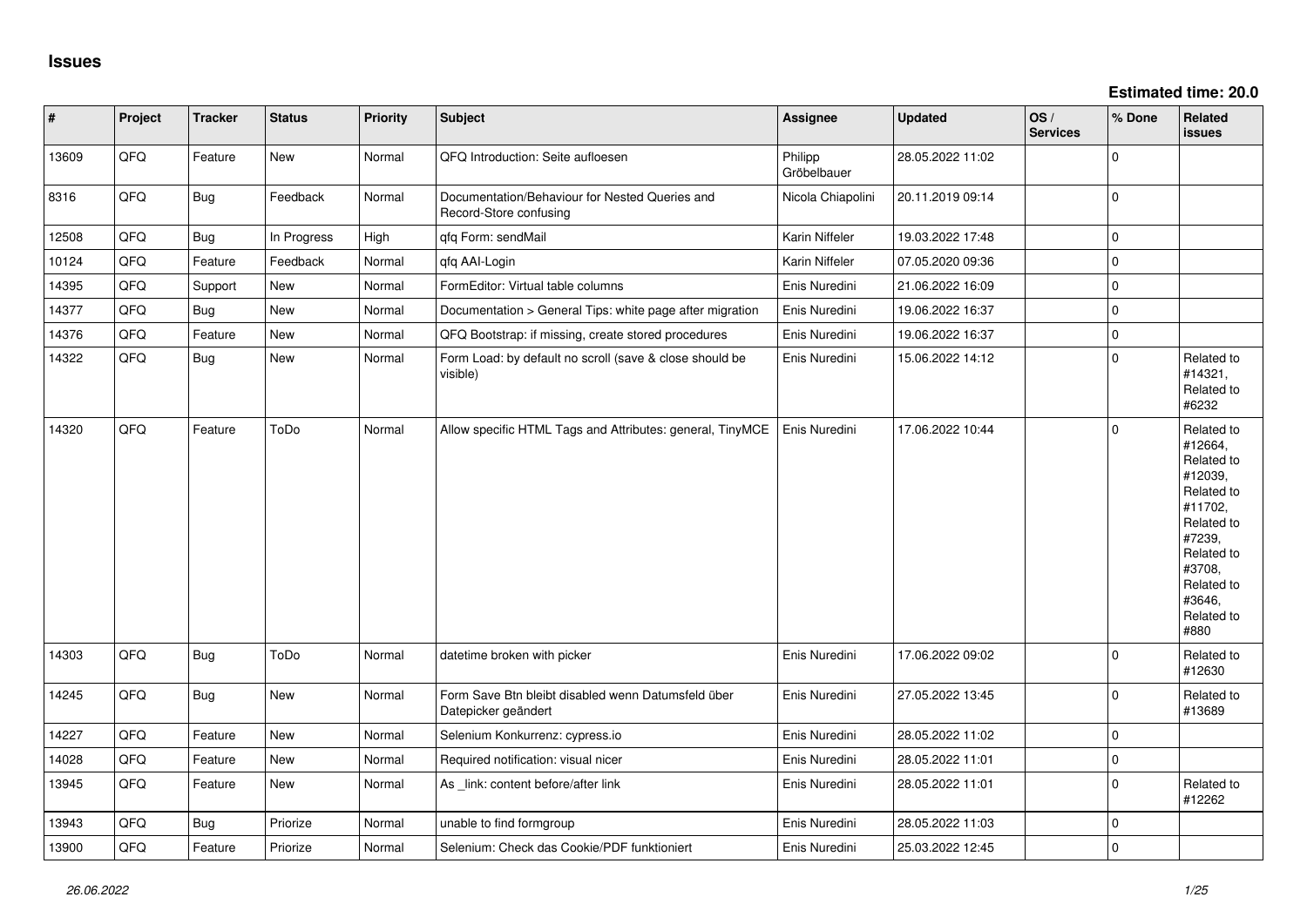| #     | Project | <b>Tracker</b> | <b>Status</b>     | <b>Priority</b> | <b>Subject</b>                                                                        | <b>Assignee</b> | <b>Updated</b>   | OS/<br><b>Services</b> | % Done      | Related<br>issues                                                           |
|-------|---------|----------------|-------------------|-----------------|---------------------------------------------------------------------------------------|-----------------|------------------|------------------------|-------------|-----------------------------------------------------------------------------|
| 13899 | QFQ     | <b>Bug</b>     | ToDo              | Normal          | Selenium: zum laufen bringen                                                          | Enis Nuredini   | 25.03.2022 10:24 |                        | $\mathbf 0$ |                                                                             |
| 13767 | QFQ     | Bug            | Feedback          | Normal          | date/time-picker: required shows up/down button orange                                | Enis Nuredini   | 16.05.2022 23:16 |                        | $\pmb{0}$   |                                                                             |
| 13757 | QFQ     | Feature        | New               | High            | QR / Bar-Code Plugin                                                                  | Enis Nuredini   | 19.03.2022 17:43 |                        | $\mathbf 0$ |                                                                             |
| 13716 | QFQ     | Bug            | New               | High            | Firefox ask to store username/password                                                | Enis Nuredini   | 30.05.2022 09:31 |                        | $\mathbf 0$ | Related to<br>#13827                                                        |
| 13689 | QFQ     | <b>Bug</b>     | New               | Normal          | Enter auf Eingabefeld mit ungültigem Wert führt zu blurry<br>Seite                    | Enis Nuredini   | 28.05.2022 10:53 |                        | $\mathbf 0$ | Related to<br>#14245, Has<br>duplicate<br>#11891                            |
| 13608 | QFQ     | Feature        | Some day<br>maybe | Normal          | Automatic Browser Language Redirect                                                   | Enis Nuredini   | 17.06.2022 08:35 |                        | $\mathbf 0$ |                                                                             |
| 13572 | QFQ     | Feature        | Feedback          | Normal          | Form Load: misleading error message on trying to load non<br>existent primary record  | Enis Nuredini   | 16.05.2022 23:16 |                        | 100         |                                                                             |
| 12989 | QFQ     | Bug            | New               | Normal          | empty string does not trigger dynamic update                                          | Enis Nuredini   | 28.05.2022 11:09 |                        | $\pmb{0}$   |                                                                             |
| 12630 | QFQ     | Feature        | In Progress       | Normal          | Input: date[time]: min / max values                                                   | Enis Nuredini   | 20.06.2022 18:31 |                        | $\mathbf 0$ | Related to<br>#10096,<br>Related to<br>#14302,<br>Related to<br>#14303      |
| 12262 | QFQ     | Feature        | ToDo              | Normal          | Form buttons on top: more customable                                                  | Enis Nuredini   | 17.06.2022 10:44 |                        | $\mathbf 0$ | Related to<br>#13945, Has<br>duplicate<br>#4046, Has<br>duplicate<br>#10080 |
| 12066 | QFQ     | Bug            | New               | High            | enterAsSubmit: Forward wird nicht ausgeführt                                          | Enis Nuredini   | 29.05.2022 09:23 |                        | $\mathbf 0$ |                                                                             |
| 11892 | QFQ     | Feature        | New               | Normal          | tablesorter: columns with links are hard to order - new<br>qualifier 'Y: <ord>'</ord> | Enis Nuredini   | 23.03.2022 09:22 |                        | $\pmb{0}$   |                                                                             |
| 11630 | QFQ     | <b>Bug</b>     | Feedback          | High            | Bitte check ob CALL() in 20.11.0 noch so funktioniert wie in<br>20.4.1                | Enis Nuredini   | 28.05.2022 13:45 |                        | $\pmb{0}$   | Related to<br>#11325                                                        |
| 10782 | QFQ     | Feature        | Feedback          | Normal          | Tiny MCE: Image Upload                                                                | Enis Nuredini   | 16.05.2022 23:16 |                        | $\mathbf 0$ | Related to<br>#12452                                                        |
| 10569 | QFQ     | Feature        | Priorize          | Normal          | link blank more safe                                                                  | Enis Nuredini   | 25.03.2022 12:44 |                        | 0           |                                                                             |
| 10463 | QFQ     | Feature        | New               | Normal          | Report link: expliztes setzen von HTML Tags (Bedarf fuer<br>'data-selenium' & 'id')   | Enis Nuredini   | 23.03.2022 09:23 |                        | $\mathbf 0$ | Related to<br>#7648                                                         |
| 9052  | QFQ     | Feature        | Feedback          | High            | Report: CodeMirror with SQL Syntax Highlight in FE                                    | Enis Nuredini   | 08.06.2022 10:25 |                        | $\pmb{0}$   |                                                                             |
| 8891  | QFQ     | <b>Bug</b>     | New               | High            | formSubmitLog: do not log passwords                                                   | Enis Nuredini   | 25.03.2022 09:06 |                        | $\mathbf 0$ |                                                                             |
| 3613  | QFQ     | <b>Bug</b>     | Some day<br>maybe | Normal          | note /note unchecked -> note div (col-md) wird weiterhin<br>gerendert                 | Elias Villiger  | 01.02.2020 23:19 |                        | 100         |                                                                             |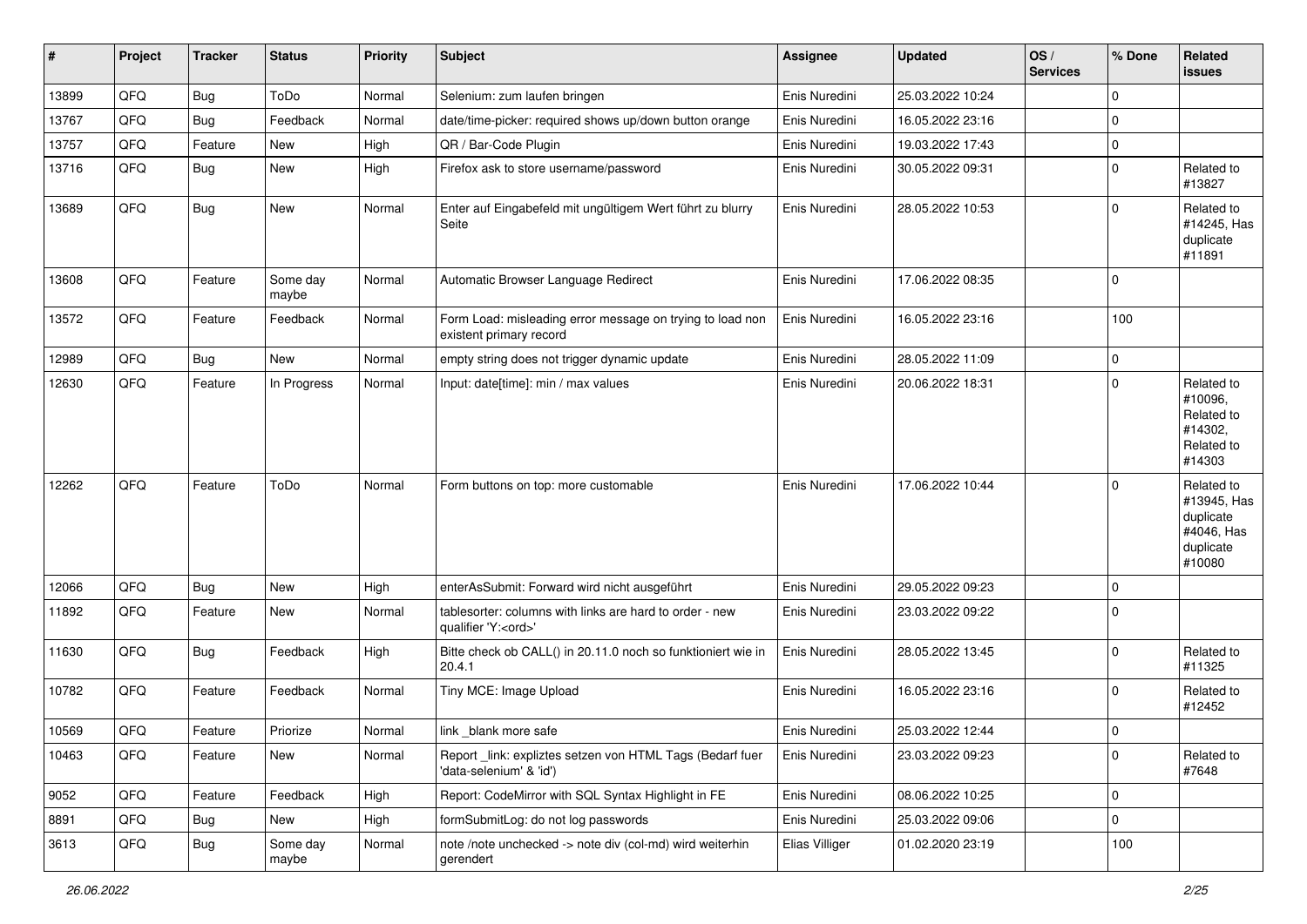| #     | Project | <b>Tracker</b> | <b>Status</b>              | <b>Priority</b> | <b>Subject</b>                                                                           | <b>Assignee</b> | <b>Updated</b>   | OS/<br><b>Services</b> | % Done      | Related<br><b>issues</b>                                               |
|-------|---------|----------------|----------------------------|-----------------|------------------------------------------------------------------------------------------|-----------------|------------------|------------------------|-------------|------------------------------------------------------------------------|
| 11347 | QFQ     | <b>Bug</b>     | Feedback                   | Normal          | If Bedingungen funktionieren nicht korrekt                                               | Christoph Fuchs | 21.03.2021 20:37 |                        | $\mathbf 0$ |                                                                        |
| 14371 | QFQ     | Feature        | Priorize                   | Normal          | LDAP via REPORT                                                                          | Carsten Rose    | 19.06.2022 16:37 |                        | $\mathbf 0$ |                                                                        |
| 14323 | QFQ     | <b>Bug</b>     | In Progress                | Normal          | Report: render=both single - no impact                                                   | Carsten Rose    | 19.06.2022 18:31 |                        | $\mathbf 0$ |                                                                        |
| 14305 | QFQ     | <b>Bug</b>     | <b>New</b>                 | Normal          | Inline Report editing does not create history entries                                    | Carsten Rose    | 10.06.2022 11:55 |                        | $\mathbf 0$ |                                                                        |
| 14304 | QFQ     | <b>Bug</b>     | New                        | Normal          | table sorter view safer does not work                                                    | Carsten Rose    | 10.06.2022 11:49 |                        | $\mathbf 0$ |                                                                        |
| 14290 | QFQ     | Feature        | Priorize                   | Normal          | FormEditor: Show Table Definition                                                        | Carsten Rose    | 19.06.2022 16:37 |                        | $\mathbf 0$ |                                                                        |
| 14283 | QFQ     | <b>Bug</b>     | Priorize                   | Normal          | HEIC / HEIF convert doesn't trigger                                                      | Carsten Rose    | 19.06.2022 16:37 |                        | $\mathbf 0$ |                                                                        |
| 14233 | QFQ     | <b>Bug</b>     | New                        | Normal          | AS _link: question - HTML is not rendered                                                | Carsten Rose    | 28.05.2022 11:02 |                        | $\mathbf 0$ |                                                                        |
| 14187 | QFQ     | Feature        | New                        | High            | qfq.log: show current URL                                                                | Carsten Rose    | 28.05.2022 11:02 |                        | $\Omega$    | Related to<br>#13933,<br>Related to<br>#12532,<br>Related to<br>#11893 |
| 14175 | QFQ     | <b>Bug</b>     | In Progress                | Normal          | Opening a form with no QFQ Session cookie fails                                          | Carsten Rose    | 03.06.2022 10:40 |                        | $\mathbf 0$ |                                                                        |
| 14091 | QFQ     | Bug            | New                        | Normal          | inconsistent template path for twig                                                      | Carsten Rose    | 19.04.2022 18:36 |                        | $\mathbf 0$ |                                                                        |
| 14090 | QFQ     | Feature        | New                        | Normal          | Nützliche _script funktionen                                                             | Carsten Rose    | 28.05.2022 11:03 |                        | $\mathbf 0$ |                                                                        |
| 14077 | QFQ     | <b>Bug</b>     | New                        | Normal          | As _link: Attribute 'class' missing by r:1 and r:3 - but should<br>set                   | Carsten Rose    | 28.05.2022 11:02 |                        | $\mathbf 0$ | Related to<br>#5342,<br>Related to<br>#4343                            |
| 13843 | QFQ     | Feature        | <b>New</b>                 | Normal          | Create JWT via QFQ                                                                       | Carsten Rose    | 19.03.2022 17:42 |                        | $\mathbf 0$ |                                                                        |
| 13841 | QFQ     | Feature        | New                        | Normal          | Create PDF via iText - evaluate                                                          | Carsten Rose    | 19.03.2022 17:42 |                        | $\mathbf 0$ |                                                                        |
| 13706 | QFQ     | <b>Bug</b>     | New                        | Normal          | Wrong CheckType in FieldElement LastStatus of Form Cron                                  | Carsten Rose    | 21.01.2022 18:20 |                        | $\mathbf 0$ |                                                                        |
| 13700 | QFQ     | Feature        | New                        | Normal          | Redesign qfq.io Seite                                                                    | Carsten Rose    | 19.03.2022 17:43 |                        | $\mathbf 0$ |                                                                        |
| 13659 | QFQ     | <b>Bug</b>     | New                        | Normal          | wrong sanitize class applied to R-store                                                  | Carsten Rose    | 15.01.2022 14:23 |                        | $\mathbf 0$ |                                                                        |
| 13592 | QFQ     | <b>Bug</b>     | New                        | Normal          | QFQ Build Queue: das vergeben von Tags klappt nicht. Es<br>werden keine Releases gebaut. | Carsten Rose    | 19.03.2022 17:45 |                        | $\Omega$    |                                                                        |
| 13566 | QFQ     | Feature        | Ready to sync<br>(develop) | Normal          | Delete config-example.qfq.php file                                                       | Carsten Rose    | 23.12.2021 09:25 |                        | $\mathbf 0$ |                                                                        |
| 13467 | QFQ     | Feature        | New                        | Normal          | ChangeLog Generator                                                                      | Carsten Rose    | 19.03.2022 17:46 |                        | $\pmb{0}$   | Related to<br>#11460                                                   |
| 13460 | QFQ     | Bug            | New                        | Normal          | Doc: Password set/reset  password should not processed<br>with 'html encode'             | Carsten Rose    | 19.03.2022 17:46 |                        | $\mathbf 0$ |                                                                        |
| 13451 | QFQ     | Bug            | New                        | Normal          | Character Counter / Max Character: Problem in Safari                                     | Carsten Rose    | 15.04.2022 17:18 |                        | $\mathbf 0$ |                                                                        |
| 13354 | QFQ     | Feature        | New                        | Normal          | Using Websocket in QFQ                                                                   | Carsten Rose    | 10.11.2021 15:47 |                        | $\mathbf 0$ |                                                                        |
| 13332 | QFQ     | Bug            | New                        | Normal          | Multi Form: Required Felder werden visuell nicht markiert.                               | Carsten Rose    | 19.03.2022 17:47 |                        | $\mathbf 0$ |                                                                        |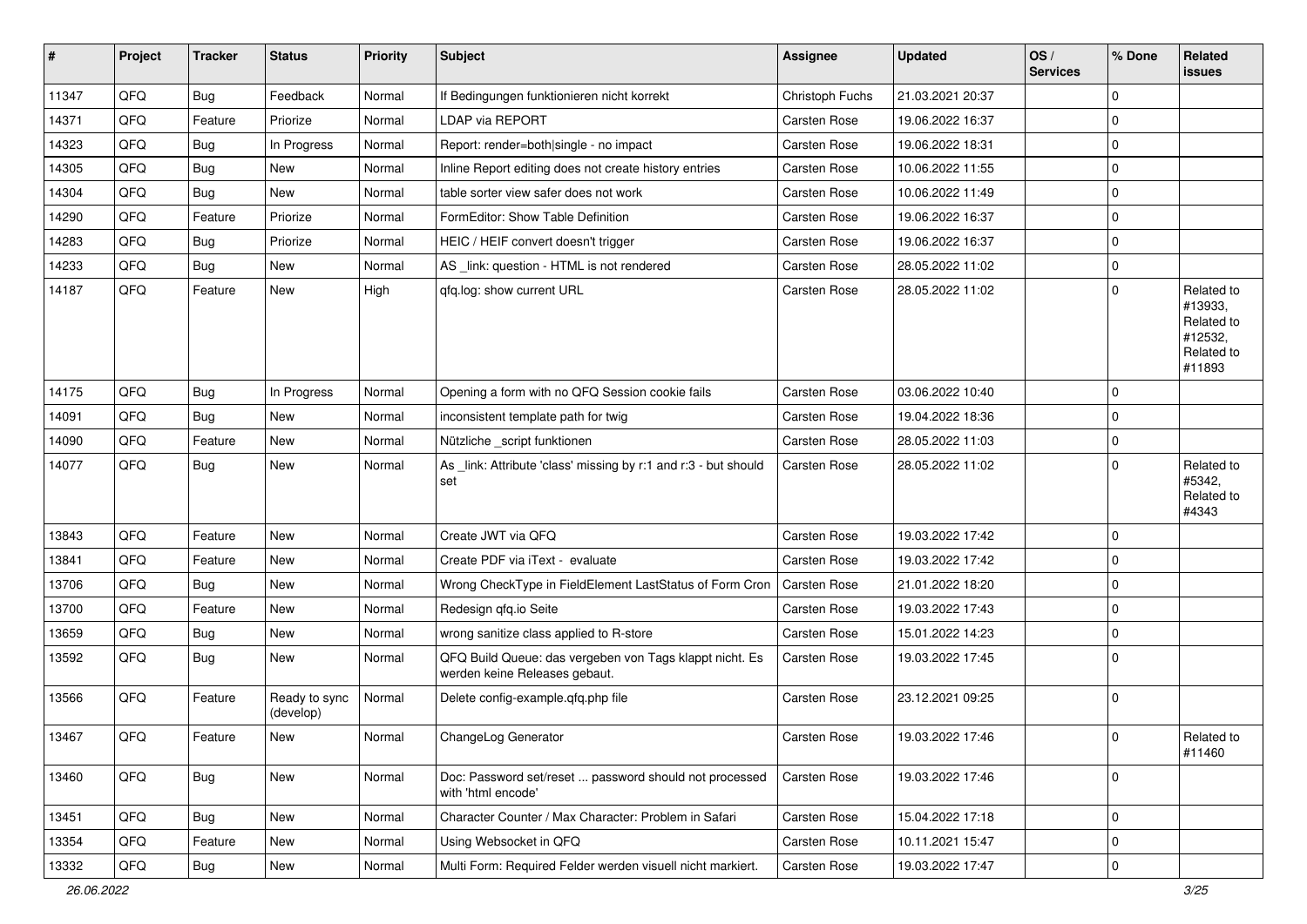| #     | Project | <b>Tracker</b> | <b>Status</b>     | <b>Priority</b> | <b>Subject</b>                                                                                                                                       | <b>Assignee</b>     | <b>Updated</b>   | OS/<br><b>Services</b> | % Done      | Related<br><b>issues</b>                                              |
|-------|---------|----------------|-------------------|-----------------|------------------------------------------------------------------------------------------------------------------------------------------------------|---------------------|------------------|------------------------|-------------|-----------------------------------------------------------------------|
| 13331 | QFQ     | <b>Bug</b>     | New               | Normal          | Multi Form: Clear Icon misplaced                                                                                                                     | <b>Carsten Rose</b> | 19.03.2022 17:47 |                        | $\mathbf 0$ |                                                                       |
| 13330 | QFQ     | Feature        | In Progress       | Normal          | Multi Form: Upload                                                                                                                                   | Carsten Rose        | 07.11.2021 12:40 |                        | 50          | Related to<br>#9706                                                   |
| 12974 | QFQ     | Bug            | <b>New</b>        | High            | Sanitize Queries in Action-Elements                                                                                                                  | Carsten Rose        | 07.12.2021 17:19 |                        | $\mathbf 0$ |                                                                       |
| 12716 | QFQ     | <b>Bug</b>     | New               | Normal          | template group: Pattern only applied to first instance                                                                                               | Carsten Rose        | 19.03.2022 17:47 |                        | $\mathbf 0$ |                                                                       |
| 12714 | QFQ     | <b>Bug</b>     | New               | Normal          | Conversion of GIF to PDF broken when GIF contains Alpha.                                                                                             | Carsten Rose        | 19.03.2022 17:49 |                        | $\mathbf 0$ |                                                                       |
| 12702 | QFQ     | Bug            | New               | High            | templateGroup: broken in multiDb Setup                                                                                                               | Carsten Rose        | 14.12.2021 16:02 |                        | $\mathbf 0$ |                                                                       |
| 12679 | QFQ     | Feature        | New               | Normal          | tablesorter: custom column width                                                                                                                     | Carsten Rose        | 16.06.2021 11:10 |                        | $\mathbf 0$ |                                                                       |
| 12670 | QFQ     | <b>Bug</b>     | New               | High            | Dropdown-Menu classes können nicht mehr angegeben<br>werden                                                                                          | Carsten Rose        | 07.12.2021 17:19 |                        | $\mathbf 0$ |                                                                       |
| 12664 | QFQ     | Feature        | New               | Normal          | TinyMCE: report/remove malicous HTML/JS Code                                                                                                         | Carsten Rose        | 19.03.2022 17:47 |                        | $\mathbf 0$ | Related to<br>#14320                                                  |
| 12632 | QFQ     | Feature        | New               | Normal          | TinyMCE: Prepare CSS classes for images                                                                                                              | Carsten Rose        | 04.06.2021 14:35 |                        | 100         | Blocked by<br>#12186                                                  |
| 12611 | QFQ     | Feature        | Some day<br>maybe | Normal          | Refactoring: Bootstrap with Lazy Loading                                                                                                             | Carsten Rose        | 08.06.2022 10:37 |                        | $\mathbf 0$ | Related to<br>#12490,<br>Related to<br>#10013,<br>Related to<br>#7732 |
| 12603 | QFQ     | Feature        | New               | Normal          | Dropdown (Select), Radio, checkbox:<br>itemListAlways={{!SELECT key, value}}                                                                         | Carsten Rose        | 19.03.2022 17:47 |                        | $\mathbf 0$ |                                                                       |
| 12584 | QFQ     | Feature        | Feedback          | Normal          | T3 v10 migration script: replace alias-patterns (v11)                                                                                                | Carsten Rose        | 28.05.2022 11:12 |                        | 100         |                                                                       |
| 12581 | QFQ     | <b>Bug</b>     | New               | Normal          | Form.forward=close: Record 'new' in new browser tab ><br>save (& close) >> Form is not reloaded with new created<br>record id and stays in mode=new  | Carsten Rose        | 19.03.2022 17:48 |                        | $\mathbf 0$ |                                                                       |
| 12546 | QFQ     | <b>Bug</b>     | Feedback          | Normal          | Branch 'Development' - Unit Tests mit dirty workaround<br>angepasst                                                                                  | Carsten Rose        | 19.03.2022 17:48 |                        | $\mathbf 0$ |                                                                       |
| 12545 | QFQ     | <b>Bug</b>     | <b>New</b>        | Urgent          | sql.log not created / updated                                                                                                                        | Carsten Rose        | 14.12.2021 16:02 |                        | $\mathbf 0$ |                                                                       |
| 12544 | QFQ     | Feature        | New               | High            | a) ' AS _link' new also as ' AS _format', b) sortierung via   Carsten Rose<br>'display: none;', c) '_format' benoeitgt nicht zwingend<br>u/U/p/m/z/d |                     | 14.12.2021 16:03 |                        | $\mathbf 0$ |                                                                       |
| 12532 | QFQ     | Feature        | New               | High            | SIP-Parameter bei Seitenaufruf in Browser-Console<br>anzeigen                                                                                        | Carsten Rose        | 07.12.2021 17:19 |                        | $\mathbf 0$ | Related to<br>#11893,<br>Related to<br>#14187                         |
| 12520 | QFQ     | <b>Bug</b>     | New               | Normal          | Switch FE User: still active even FE User session expired                                                                                            | Carsten Rose        | 19.03.2022 17:48 |                        | $\mathbf 0$ |                                                                       |
| 12513 | QFQ     | Bug            | New               | High            | Implement server side check of maxlength                                                                                                             | Carsten Rose        | 07.12.2021 17:19 |                        | $\mathbf 0$ |                                                                       |
| 12512 | QFQ     | Bug            | New               | Normal          | Some MySQL Installation can't use 'stored procedures'                                                                                                | Carsten Rose        | 19.03.2022 17:48 |                        | $\pmb{0}$   |                                                                       |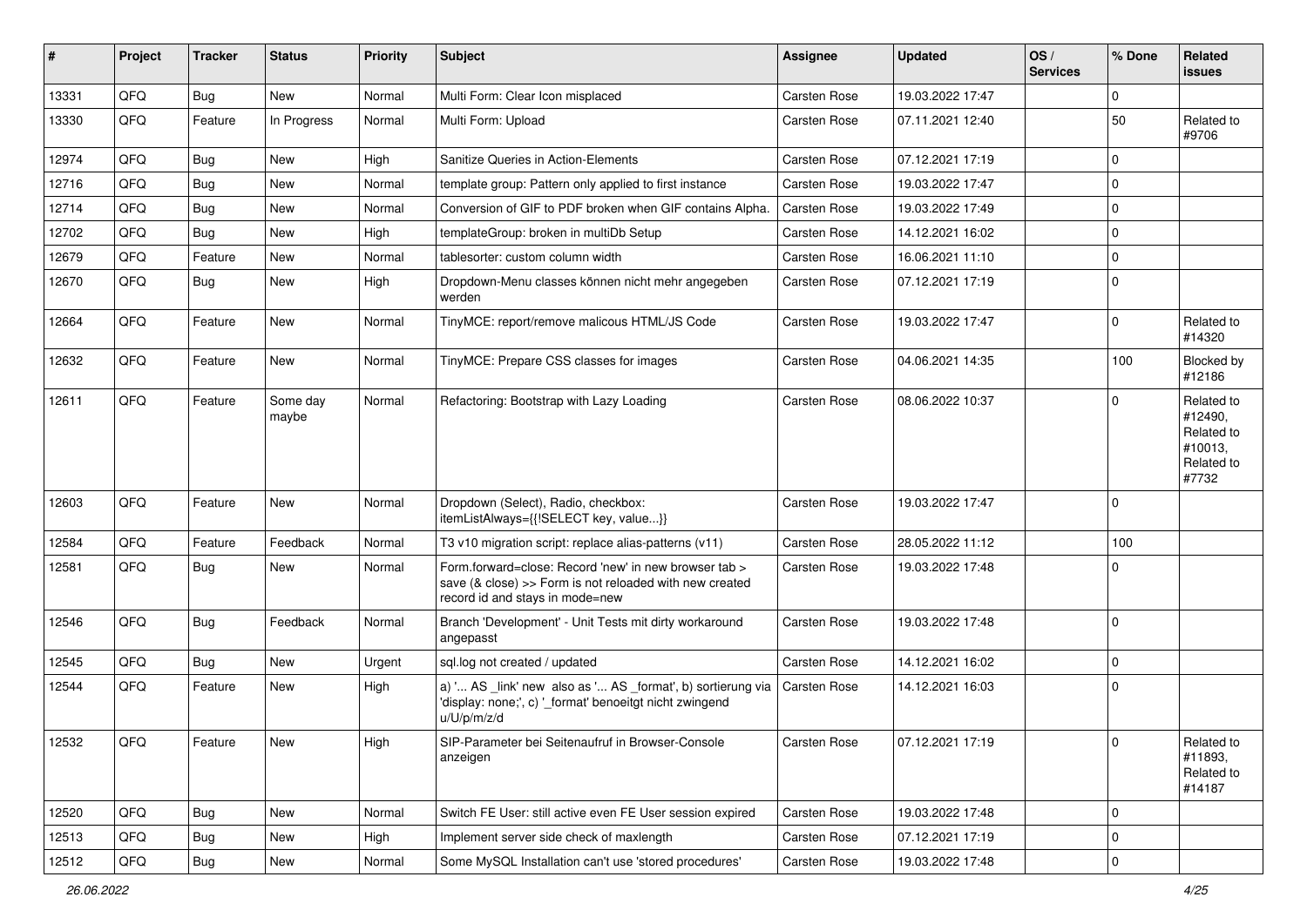| $\vert$ # | <b>Project</b> | <b>Tracker</b> | <b>Status</b>     | <b>Priority</b> | <b>Subject</b>                                                                                                 | Assignee            | <b>Updated</b>   | OS/<br><b>Services</b> | % Done      | Related<br><b>issues</b>                                               |
|-----------|----------------|----------------|-------------------|-----------------|----------------------------------------------------------------------------------------------------------------|---------------------|------------------|------------------------|-------------|------------------------------------------------------------------------|
| 12504     | QFQ            | Feature        | Priorize          | Normal          | sql.log: report fe.id                                                                                          | Carsten Rose        | 05.05.2021 22:09 |                        | $\Omega$    |                                                                        |
| 12503     | QFQ            | Feature        | Priorize          | Normal          | Detect dangerous UPDATE statement with missing WHERE                                                           | <b>Carsten Rose</b> | 05.05.2021 22:09 |                        | $\Omega$    |                                                                        |
| 12480     | QFQ            | Feature        | <b>New</b>        | Normal          | If QFQ upgrade is running, block further request                                                               | Carsten Rose        | 03.05.2021 20:45 |                        | $\Omega$    |                                                                        |
| 12477     | QFQ            | Feature        | <b>New</b>        | Normal          | Support for refactoring: Form, FormElement, diverse<br>Tabellen/Spalten, tt-content Records                    | Carsten Rose        | 03.05.2021 20:45 |                        | $\Omega$    |                                                                        |
| 12474     | QFQ            | Feature        | <b>New</b>        | Normal          | Check BaseConfigURL if it is given and the the last char is                                                    | Carsten Rose        | 03.05.2021 20:45 |                        | $\Omega$    |                                                                        |
| 12468     | QFQ            | Bug            | <b>New</b>        | Urgent          | Form: update Form.title after save                                                                             | Carsten Rose        | 03.05.2021 21:12 |                        | $\Omega$    |                                                                        |
| 12465     | QFQ            | Feature        | <b>New</b>        | Normal          | QFQ Function: use in FE to fill StoreRecord                                                                    | Carsten Rose        | 05.05.2021 21:58 |                        | $\Omega$    |                                                                        |
| 12463     | QFQ            | Bug            | ToDo              | High            | QFQ Function: 'function' and 'sql' on same level - output of<br>sal is shown two times.                        | Carsten Rose        | 15.12.2021 16:31 |                        | $\Omega$    |                                                                        |
| 12452     | QFQ            | Feature        | Priorize          | Normal          | BaseURL: alsways with '/' at the end                                                                           | Carsten Rose        | 19.06.2022 13:45 |                        | $\Omega$    | Related to<br>#10782                                                   |
| 12440     | QFQ            | Feature        | In Progress       | Normal          | Typo3 V10 upgrade (durchfuehren und testen)                                                                    | Carsten Rose        | 21.03.2022 09:53 |                        | 50          | Related to<br>#12357,<br>Related to<br>#12067,<br>Related to<br>#10661 |
| 12439     | QFQ            | Feature        | In Progress       | Normal          | TinyMCE Paste from Word & Character Count/Limit                                                                | <b>Carsten Rose</b> | 05.05.2021 22:15 |                        | $\mathbf 0$ |                                                                        |
| 12413     | QFQ            | Feature        | <b>New</b>        | Normal          | STORE_TYPO3: enhance for {{be_users.email:T}},<br>{{fe users.email:T}}                                         | Carsten Rose        | 03.05.2021 20:45 |                        | $\Omega$    | Related to<br>#12412,<br>Related to<br>#10012                          |
| 12412     | QFQ            | Feature        | <b>New</b>        | Normal          | Action/Escape qualifier 'e' (empty), '0': if given, an empty<br>string (or '0') will be treated as 'not found' | Carsten Rose        | 08.05.2021 09:40 |                        | $\Omega$    | Related to<br>#12413.<br>Related to<br>#10012                          |
| 12400     | QFQ            | Feature        | <b>New</b>        | Normal          | Tutorial ist in QFQ Doku, Wird in der Suche gefunden, es<br>gibt aber kein Menupunkt - Inhalt ueberpruefen     | Carsten Rose        | 03.05.2021 20:45 |                        | $\Omega$    |                                                                        |
| 12395     | QFQ            | Bug            | ToDo              | High            | QFQ Function: Result two times shown                                                                           | Carsten Rose        | 18.02.2022 08:59 |                        | $\Omega$    |                                                                        |
| 12337     | QFQ            | Feature        | Some day<br>maybe | Normal          | Database.php: better caching                                                                                   | Carsten Rose        | 16.09.2021 15:10 |                        | $\Omega$    |                                                                        |
| 12330     | QFQ            | Feature        | <b>New</b>        | Normal          | Copy to input field / text area / TinyMCE                                                                      | Carsten Rose        | 07.04.2021 09:01 |                        | $\Omega$    |                                                                        |
| 12327     | QFQ            | <b>Bug</b>     | <b>New</b>        | Normal          | Copy to clipboard: Glyphicon can not be changed                                                                | Carsten Rose        | 27.12.2021 17:59 |                        | $\Omega$    |                                                                        |
| 12325     | QFQ            | Bug            | Priorize          | Normal          | MultiDB form.dblndex not working for report syntax                                                             | Carsten Rose        | 07.09.2021 13:37 |                        | $\Omega$    | Related to<br>#12145,<br>Related to<br>#12314                          |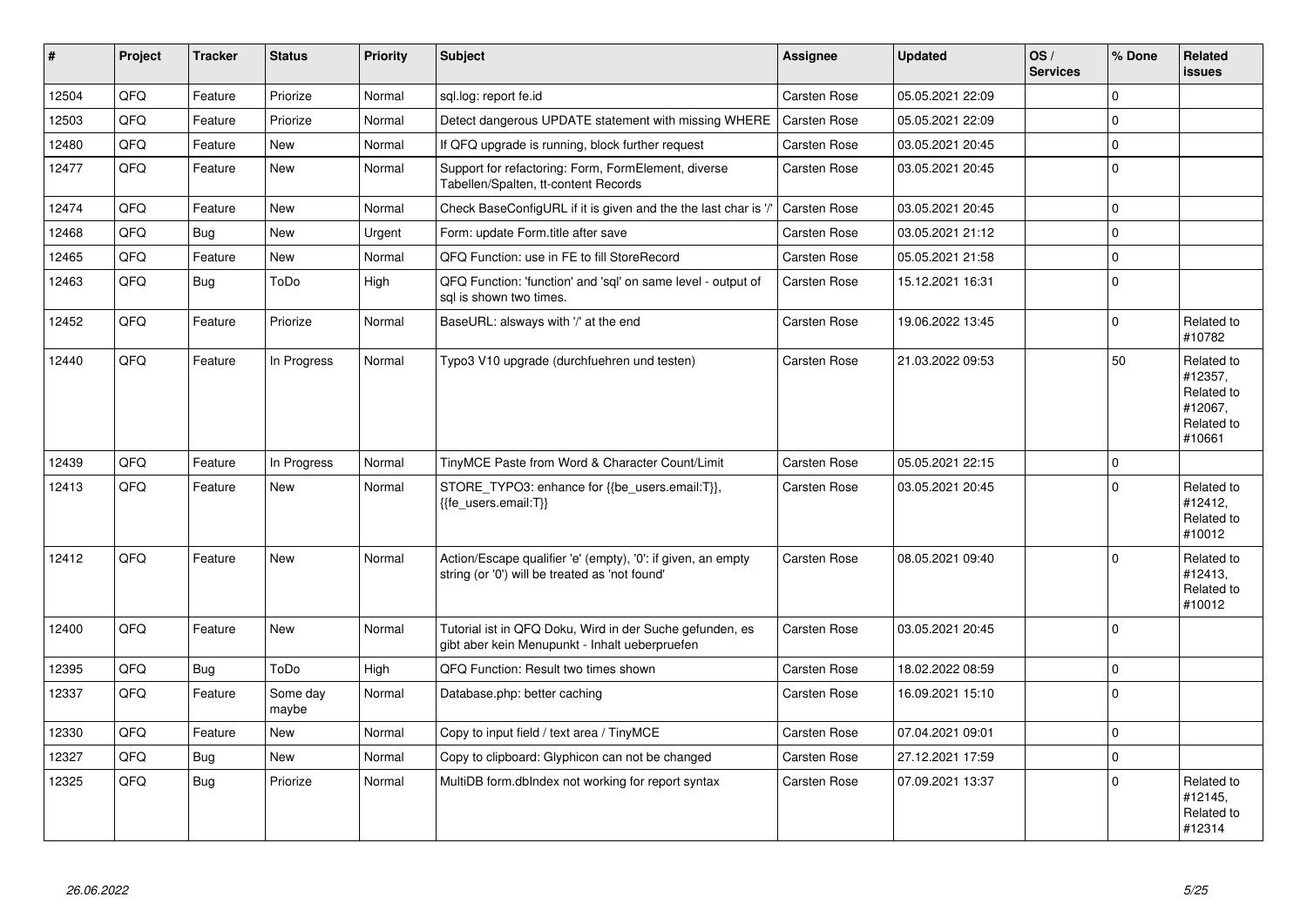| #     | Project | <b>Tracker</b> | <b>Status</b>     | <b>Priority</b> | <b>Subject</b>                                                                                       | <b>Assignee</b>                                        | <b>Updated</b>   | OS/<br><b>Services</b> | % Done      | Related<br><b>issues</b>                      |                      |
|-------|---------|----------------|-------------------|-----------------|------------------------------------------------------------------------------------------------------|--------------------------------------------------------|------------------|------------------------|-------------|-----------------------------------------------|----------------------|
| 12315 | QFQ     | Feature        | Some day<br>maybe | Normal          | Form History (Diffs) / Backups                                                                       | Carsten Rose                                           | 16.09.2021 15:10 |                        | $\Omega$    |                                               |                      |
| 12269 | QFQ     | Feature        | New               | Normal          | 2FA - Login                                                                                          | Carsten Rose                                           | 03.05.2021 20:45 |                        | $\mathbf 0$ |                                               |                      |
| 12187 | QFQ     | <b>Bug</b>     | <b>New</b>        | Normal          | Trigger FormAsFile() via Report: probably problem with multi<br>DB setup                             | <b>Carsten Rose</b>                                    | 20.03.2021 21:20 |                        | $\Omega$    |                                               |                      |
| 12186 | QFQ     | Feature        | <b>New</b>        | High            | TinyMCE Config für Objekte                                                                           | Carsten Rose                                           | 07.12.2021 17:19 |                        | $\Omega$    | <b>Blocks</b><br>#12632                       |                      |
| 12163 | QFQ     | Feature        | <b>New</b>        | Normal          | Checkbox: table wrap                                                                                 | Carsten Rose                                           | 03.05.2021 20:51 |                        | $\Omega$    |                                               |                      |
| 12162 | QFQ     | Feature        | New               | Normal          | FE.type=sendmail: personalized mailing (several mails) via<br>template                               | Carsten Rose                                           | 03.05.2021 20:45 |                        | $\Omega$    |                                               |                      |
| 12146 | QFQ     | Feature        | New               | Normal          | Autocron Job: Anzeigen wann der naechste Job ausgefuehrt<br>wird, resp das er nicht ausgefuehrt wird | <b>Carsten Rose</b>                                    | 15.03.2021 15:23 |                        | $\Omega$    |                                               |                      |
| 12133 | QFQ     | Bug            | <b>New</b>        | Normal          | NPM, phpSpreadSheet aktualisieren                                                                    | Carsten Rose                                           | 15.03.2021 09:04 |                        | $\Omega$    |                                               |                      |
| 12119 | QFQ     | Feature        | <b>New</b>        | Normal          | AS paged: error message missing if there ist no 'r' argument.                                        | <b>Carsten Rose</b>                                    | 03.05.2021 20:51 |                        | $\Omega$    |                                               |                      |
| 12109 | QFQ     | Feature        | New               | Normal          | Donwload Link: Plain, SIP, Persistent Link, Peristent SIP -<br>new notation                          | Carsten Rose                                           | 03.05.2021 20:45 |                        | $\Omega$    | Related to<br>#12085                          |                      |
| 12045 | QFQ     | Bug            | <b>New</b>        | Normal          | templateGroup afterSave FE: Aufruf ohne<br>sglHonorFormElements funktioniert nicht                   | Carsten Rose                                           | 18.02.2021 16:33 |                        | $\Omega$    |                                               |                      |
| 12040 | QFQ     | Bug            | <b>New</b>        | Normal          | FE Mode 'hidden' für zwei FEs auf einer Zeile                                                        | Carsten Rose                                           | 18.02.2021 10:13 |                        | $\mathbf 0$ |                                               |                      |
| 12024 | QFQ     | Feature        | New               | Normal          | Excel Export: text columns by default decode<br>htmlspeciachar()                                     | Carsten Rose                                           | 17.02.2021 23:55 |                        | $\Omega$    | Related to<br>#12022                          |                      |
| 12023 | QFQ     | Feature        | <b>New</b>        | Normal          | MySQL Stored Precdure: QDECODESPECIALCHAR()                                                          | Carsten Rose                                           | 16.02.2021 11:16 |                        | $\Omega$    | Related to<br>#12022                          |                      |
| 11980 | QFQ     | Feature        | In Progress       | Normal          | protected verzeichnis MUSS geschützt werden                                                          | <b>Carsten Rose</b>                                    | 07.09.2021 13:30 |                        | $\Omega$    |                                               |                      |
| 11955 | QFQ     | Feature        | New               | Normal          | subrecord: new title option to set <th> attributes - e.g. to<br/>customize tablesorter options.</th> | attributes - e.g. to<br>customize tablesorter options. | Carsten Rose     | 03.05.2021 20:47       |             | $\Omega$                                      | Related to<br>#11775 |
| 11893 | QFQ     | Feature        | New               | High            | Broken SIP: a) only report one time, b) only report in main<br>column                                | <b>Carsten Rose</b>                                    | 12.05.2021 12:13 |                        | $\Omega$    | Related to<br>#12532,<br>Related to<br>#14187 |                      |
| 11775 | QFQ     | Feature        | <b>New</b>        | Normal          | Subrecord Tooltip pro Feld                                                                           | Carsten Rose                                           | 18.12.2020 15:22 |                        | $\Omega$    | Related to<br>#11955                          |                      |
| 11752 | QFQ     | Bug            | New               | Normal          | checkbox renders multiple input elements with same name                                              | Carsten Rose                                           | 17.12.2020 14:58 |                        | $\Omega$    | Related to<br>#11750                          |                      |
| 11747 | QFQ     | Feature        | <b>New</b>        | Normal          | Maintenance Page with Redirect                                                                       | Carsten Rose                                           | 03.05.2021 20:47 |                        | $\Omega$    | Related to<br>#11741                          |                      |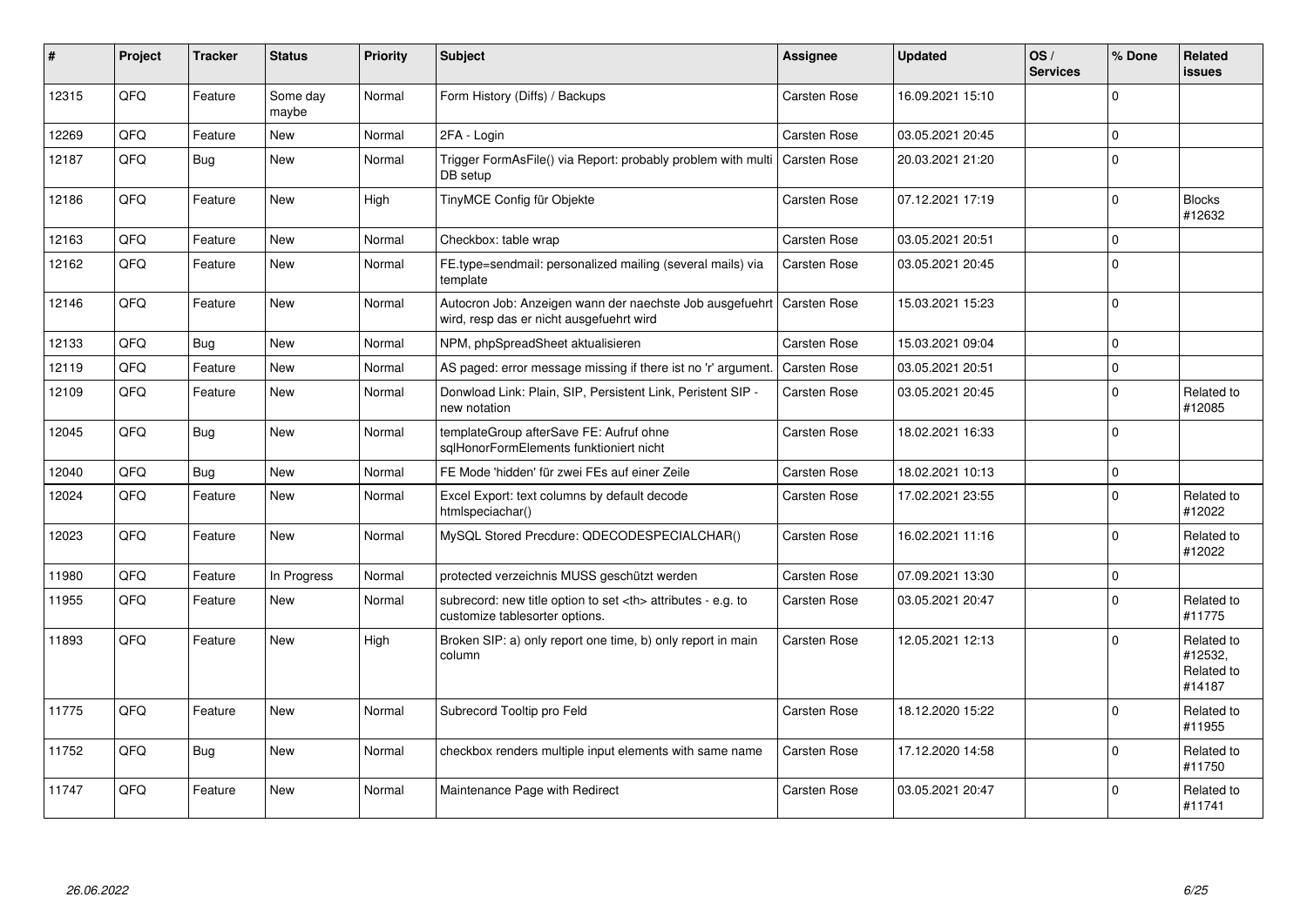| $\pmb{\#}$ | Project | <b>Tracker</b> | <b>Status</b>     | <b>Priority</b> | <b>Subject</b>                                                                      | <b>Assignee</b>     | <b>Updated</b>   | OS/<br><b>Services</b> | % Done      | Related<br><b>issues</b>                                                                                                       |
|------------|---------|----------------|-------------------|-----------------|-------------------------------------------------------------------------------------|---------------------|------------------|------------------------|-------------|--------------------------------------------------------------------------------------------------------------------------------|
| 11702      | QFQ     | Feature        | New               | Normal          | HTML Special Char makes no sense for 'allbut' if '&' is<br>forbidden                | Carsten Rose        | 07.12.2021 16:35 |                        | $\Omega$    | Related to<br>#5112,<br>Related to<br>#14320                                                                                   |
| 11695      | QFQ     | <b>Bug</b>     | <b>New</b>        | Normal          | MultiForm required FE Error                                                         | Carsten Rose        | 04.12.2020 13:34 |                        | $\mathbf 0$ |                                                                                                                                |
| 11668      | QFQ     | Bug            | New               | Normal          | Play function.sql - problem with mysql                                              | <b>Carsten Rose</b> | 03.05.2021 20:48 |                        | $\Omega$    |                                                                                                                                |
| 11667      | QFQ     | Bug            | New               | Normal          | MySQL mariadb-server-10.3: Incorrect datetime value                                 | Carsten Rose        | 03.05.2021 20:48 |                        | $\Omega$    |                                                                                                                                |
| 11523      | QFQ     | Feature        | New               | Normal          | Mit dynamic Update erkennen, ob Upload gemacht wurde                                | <b>Carsten Rose</b> | 13.11.2020 15:07 |                        | $\Omega$    | Related to<br>#9533                                                                                                            |
| 11517      | QFQ     | Bug            | In Progress       | Normal          | extraButtonInfo Broken for multiple FormElements                                    | Carsten Rose        | 12.05.2022 13:12 |                        | $\Omega$    | Related to<br>#7890,<br>Related to<br>#3811, Has<br>duplicate<br>#10905, Has<br>duplicate<br>#10553, Has<br>duplicate<br>#6779 |
| 11516      | QFQ     | Feature        | <b>New</b>        | Normal          | Multi Page Form (Previous/Next Buttons)                                             | Carsten Rose        | 16.03.2021 17:52 |                        | $\Omega$    |                                                                                                                                |
| 11504      | QFQ     | Feature        | New               | Normal          | Dynamic Update: Button text update for 'Save',' Close' &<br>'Delete'                | Carsten Rose        | 12.11.2020 23:44 |                        | $\Omega$    |                                                                                                                                |
| 11460      | QFQ     | Feature        | New               | Normal          | Easier creation of changelog: gitchangelog                                          | Carsten Rose        | 12.06.2021 10:20 |                        | $\Omega$    | Related to<br>#13467                                                                                                           |
| 11323      | QFQ     | Feature        | Some day<br>maybe | Normal          | Report Frontend Editor Modal + Codemirror                                           | Carsten Rose        | 16.09.2021 15:10 |                        | $\mathbf 0$ | Related to<br>#11036                                                                                                           |
| 11322      | QFQ     | Feature        | Some day<br>maybe | Normal          | Form Element JSON - (multiline parameter field)                                     | Carsten Rose        | 16.09.2021 15:10 |                        | $\Omega$    |                                                                                                                                |
| 11320      | QFQ     | Feature        | Priorize          | Normal          | Typo3 Version 10 support                                                            | Carsten Rose        | 05.05.2021 22:09 |                        | $\Omega$    |                                                                                                                                |
| 11239      | QFQ     | Bug            | New               | Normal          | Radiobutton (plain): horizontales Rendern abhängig vom<br>Datentyp in der Datenbank | Carsten Rose        | 30.09.2020 18:37 |                        | $\mathbf 0$ |                                                                                                                                |
| 11217      | QFQ     | Feature        | Some day<br>maybe | Normal          | <b>Extend Script Functionality</b>                                                  | Carsten Rose        | 16.09.2021 15:10 |                        | $\Omega$    |                                                                                                                                |
| 11080      | QFQ     | Feature        | <b>New</b>        | Normal          | Send MQTT messages                                                                  | Carsten Rose        | 29.08.2020 19:49 |                        | $\mathbf 0$ |                                                                                                                                |
| 11076      | QFQ     | Feature        | In Progress       | Normal          | SELECT  AS _websocket                                                               | <b>Carsten Rose</b> | 30.08.2020 17:49 |                        | $\mathbf 0$ |                                                                                                                                |
| 11036      | QFQ     | Feature        | Some day<br>maybe | Normal          | inline report editor permissions                                                    | Carsten Rose        | 16.09.2021 15:09 |                        | $\Omega$    | Related to<br>#11323                                                                                                           |
| 10996      | QFQ     | Feature        | <b>New</b>        | Normal          | Download video via sip: no seek                                                     | Carsten Rose        | 12.08.2020 14:18 |                        | $\mathbf 0$ |                                                                                                                                |
| 10979      | QFQ     | Feature        | New               | Normal          | Ajax Calls an API - dataReport                                                      | <b>Carsten Rose</b> | 11.05.2022 12:15 |                        | $\Omega$    |                                                                                                                                |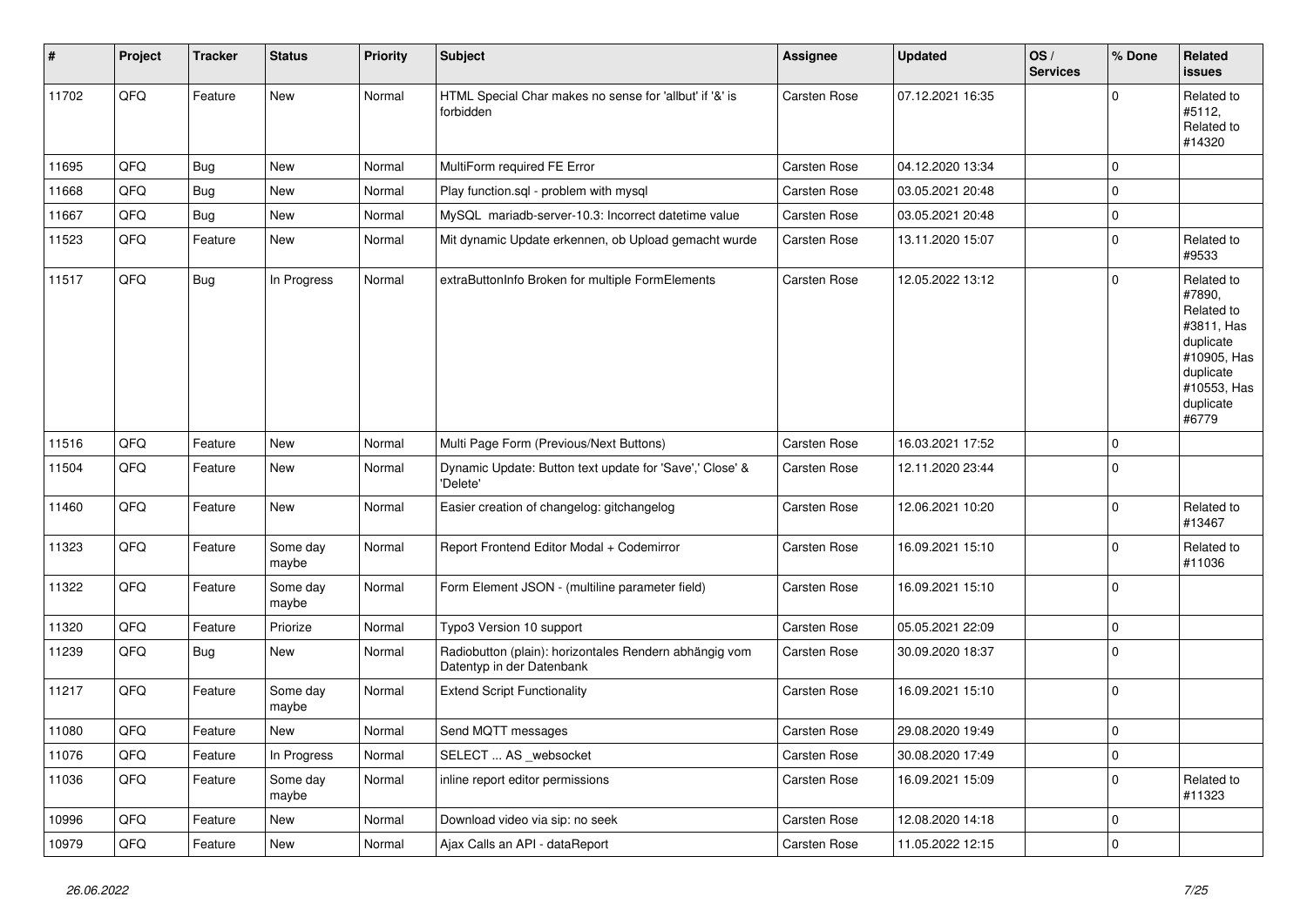| #     | Project | <b>Tracker</b> | <b>Status</b>     | <b>Priority</b> | Subject                                                                         | Assignee            | <b>Updated</b>   | OS/<br><b>Services</b> | % Done      | Related<br><b>issues</b>                                             |
|-------|---------|----------------|-------------------|-----------------|---------------------------------------------------------------------------------|---------------------|------------------|------------------------|-------------|----------------------------------------------------------------------|
| 10976 | QFQ     | Feature        | <b>New</b>        | Normal          | Excel Export Verbesserungen                                                     | Carsten Rose        | 06.08.2020 10:56 |                        | $\Omega$    |                                                                      |
| 10937 | QFQ     | Bug            | <b>New</b>        | Normal          | Fehler mit abhängigen Select- Feldern beim Positionieren                        | Carsten Rose        | 12.11.2020 23:45 |                        | $\Omega$    |                                                                      |
| 10819 | QFQ     | Feature        | <b>New</b>        | Normal          | Persistent SIP - second try                                                     | Carsten Rose        | 29.06.2020 23:02 |                        | 0           | Related to<br>#6261                                                  |
| 10793 | QFQ     | Feature        | In Progress       | Normal          | Update NPM Packages                                                             | Carsten Rose        | 07.09.2021 13:25 |                        | 30          |                                                                      |
| 10745 | QFQ     | Feature        | Some day<br>maybe | Normal          | <b>Tablesorter Excel Export</b>                                                 | Carsten Rose        | 16.09.2021 15:09 |                        | $\Omega$    |                                                                      |
| 10716 | QFQ     | Feature        | Some day<br>maybe | Normal          | Business Logic mit Externen Skripten                                            | Carsten Rose        | 16.09.2021 15:10 |                        | $\Omega$    | Related to<br>#10713,<br>Related to<br>#8217                         |
| 10714 | QFQ     | Feature        | <b>New</b>        | Normal          | multi Table Form                                                                | <b>Carsten Rose</b> | 16.03.2021 18:44 |                        | $\Omega$    |                                                                      |
| 10704 | QFQ     | <b>Bug</b>     | <b>New</b>        | Normal          | wkhtml problem rendering fullCalendar.js / fabric.js >><br>successor: puppeteer | Carsten Rose        | 12.11.2020 23:45 |                        | $\Omega$    | Related to<br>#5024,<br>Related to<br>#4650,<br>Related to<br>#10715 |
| 10661 | QFQ     | Bug            | In Progress       | Normal          | Typo3 Warnungen                                                                 | <b>Carsten Rose</b> | 07.09.2021 13:23 |                        | $\Omega$    | Related to<br>#12440                                                 |
| 10658 | QFQ     | Bug            | <b>New</b>        | Normal          | processReadOnly broken                                                          | Carsten Rose        | 27.05.2020 17:55 |                        | $\Omega$    |                                                                      |
| 10640 | QFQ     | Bug            | <b>New</b>        | High            | TypeAhead Tag: FE editierbar trotz readOnly                                     | <b>Carsten Rose</b> | 03.05.2021 21:12 |                        | $\Omega$    |                                                                      |
| 10593 | QFQ     | Feature        | <b>New</b>        | Normal          | label2: text behind input element                                               | <b>Carsten Rose</b> | 16.05.2020 10:57 |                        | $\Omega$    |                                                                      |
| 10588 | QFQ     | <b>Bug</b>     | New               | Normal          | typeahed Tag: Doku anpassen                                                     | Carsten Rose        | 12.11.2020 23:45 |                        | $\Omega$    |                                                                      |
| 10508 | QFQ     | <b>Bug</b>     | <b>New</b>        | High            | Multi Form broken on Multi DB Instance                                          | Carsten Rose        | 03.05.2021 21:12 |                        | $\mathbf 0$ |                                                                      |
| 10506 | QFQ     | <b>Bug</b>     | <b>New</b>        | High            | Template Group broken on MultiDB instance                                       | Carsten Rose        | 03.05.2021 21:12 |                        | $\Omega$    | Related to<br>#10505                                                 |
| 10443 | QFQ     | Feature        | In Progress       | Normal          | Konzept_api / _live                                                             | Carsten Rose        | 07.05.2020 09:39 |                        | $\Omega$    |                                                                      |
| 10322 | QFQ     | <b>Bug</b>     | <b>New</b>        | Normal          | FormElement / Radio: missing column 'enum' >> FE not<br>reported                | Carsten Rose        | 07.05.2020 09:37 |                        | $\Omega$    |                                                                      |
| 10119 | QFQ     | Feature        | <b>New</b>        | Normal          | Dropdown (selectlist) & TypeAhead: format and catagorize<br>list                | Carsten Rose        | 07.05.2020 09:36 |                        | $\Omega$    |                                                                      |
| 10116 | QFQ     | Feature        | Some day<br>maybe | Normal          | TypeAhead: Tag - show inside 'input' element                                    | Carsten Rose        | 16.09.2021 15:09 |                        | $\Omega$    |                                                                      |
| 10115 | QFQ     | Feature        | <b>New</b>        | Normal          | TypeAhead: static list                                                          | <b>Carsten Rose</b> | 26.02.2020 16:42 |                        | 100         |                                                                      |
| 10095 | QFQ     | Feature        | Some day<br>maybe | Normal          | Generic Gitlab Integration into QFQ                                             | Carsten Rose        | 16.09.2021 15:10 |                        | $\Omega$    |                                                                      |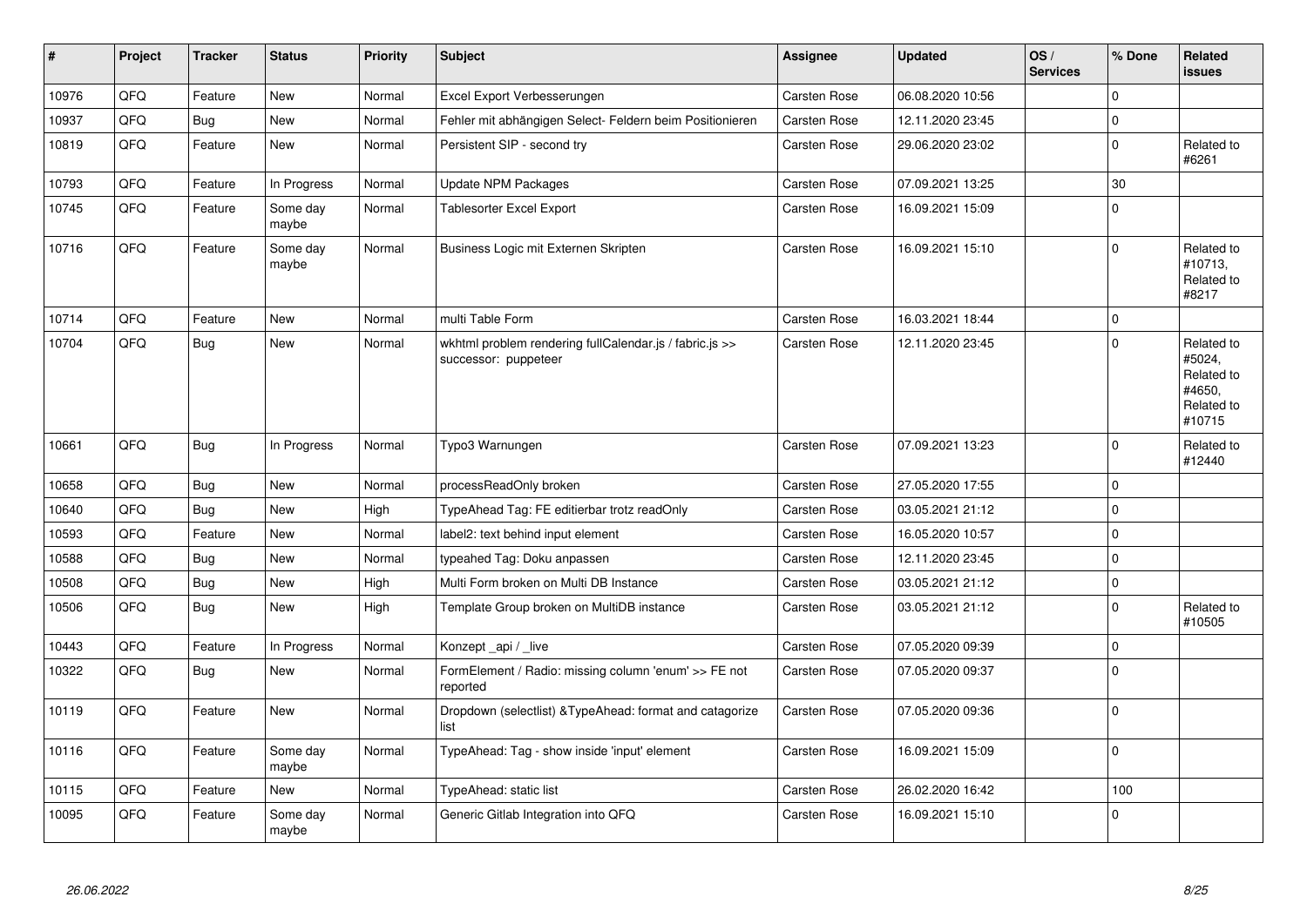| $\vert$ # | Project        | <b>Tracker</b> | <b>Status</b>     | <b>Priority</b> | <b>Subject</b>                                                                                                                        | <b>Assignee</b>     | <b>Updated</b>   | OS/<br><b>Services</b> | % Done         | <b>Related</b><br>issues                                               |
|-----------|----------------|----------------|-------------------|-----------------|---------------------------------------------------------------------------------------------------------------------------------------|---------------------|------------------|------------------------|----------------|------------------------------------------------------------------------|
| 10082     | QFQ            | Bug            | New               | Normal          | FE.type=SELECT - 'sanatize' Class                                                                                                     | <b>Carsten Rose</b> | 07.05.2020 09:36 |                        | $\Omega$       | Related to<br>#10081                                                   |
| 10081     | QFQ            | Bug            | New               | High            | Stale record lock after 'forbidden' character                                                                                         | Carsten Rose        | 03.05.2021 21:12 |                        | $\Omega$       | Related to<br>#10082,<br>Related to<br>#9789                           |
| 10080     | QFQ            | Feature        | New               | Normal          | Popup on 'save' / 'close': configure dialog (answer<br>yes/no/cancle/)                                                                | Carsten Rose        | 28.03.2021 20:52 |                        | $\mathbf 0$    | Is duplicate<br>of #12262                                              |
| 10015     | QFQ            | Feature        | Priorize          | Normal          | Monospace in Textarea                                                                                                                 | <b>Carsten Rose</b> | 03.02.2020 13:40 |                        | $\mathbf 0$    |                                                                        |
| 10014     | QFQ            | Feature        | New               | Normal          | Manual.rst: describe behaviour and process order of<br>fillStoreVar, slaveId, sqlBefore,                                              | Carsten Rose        | 01.02.2020 22:31 |                        | 0              |                                                                        |
| 10013     | QFQ            | Feature        | Some day<br>maybe | Normal          | FE.typ=editor: CodeMirror                                                                                                             | Carsten Rose        | 08.06.2022 10:37 |                        | $\mathbf 0$    | Related to<br>#12611,<br>Related to<br>#12490,<br>Related to<br>#7732  |
| 10012     | QFQ            | Feature        | Priorize          | Normal          | redirectAllMailTo: {{beEmail:T}}                                                                                                      | <b>Carsten Rose</b> | 08.05.2021 09:54 |                        | $\Omega$       | Related to<br>#12412,<br>Related to<br>#12413,<br>Related to<br>#10011 |
| 10011     | QFQ            | Feature        | Priorize          | Normal          | Offer new STORE_TYPO3 Variable 'beUser', 'beEmail'                                                                                    | Carsten Rose        | 08.05.2021 09:51 |                        | $\Omega$       | Related to<br>#10012,<br>Related to<br>#12511                          |
| 10005     | QFQ            | Feature        | Priorize          | Normal          | Report / special column name:  AS _calendar                                                                                           | Carsten Rose        | 03.06.2020 17:28 |                        | $\mathbf 0$    |                                                                        |
| 9983      | QFQ            | Feature        | New               | Normal          | Report Notation: new keyword 'range'                                                                                                  | Carsten Rose        | 01.02.2020 15:55 |                        | $\mathbf 0$    |                                                                        |
| 9975      | QFQ            | <b>Bug</b>     | Priorize          | Normal          | Dropdown Menu: 'r:3' broken                                                                                                           | Carsten Rose        | 01.02.2020 10:13 |                        | 0              |                                                                        |
| 9968      | QFQ            | Feature        | Priorize          | Normal          | Tooltip in Links for Developer                                                                                                        | Carsten Rose        | 01.02.2020 23:17 |                        | $\mathbf 0$    |                                                                        |
| 9958      | QFQ            | <b>Bug</b>     | Priorize          | Normal          | Broken subrecord query: no error message                                                                                              | Carsten Rose        | 05.02.2021 15:15 |                        | 0              |                                                                        |
| 9947      | QFQ            | <b>Bug</b>     | Priorize          | Normal          | Unwanted error message if missing 'typeAheadSqlPrefetch'                                                                              | <b>Carsten Rose</b> | 01.02.2020 10:13 |                        | 0              |                                                                        |
| 9928      | QFQ            | Feature        | Priorize          | Normal          | SpecialColumnName: a) Deprecated: ' AS "_+tag " ', b)<br>New: ' AS "_ <tag1><tag2>"'</tag2></tag1>                                    | Carsten Rose        | 01.02.2020 23:17 |                        | $\mathbf 0$    | Related to<br>#9929                                                    |
| 9927      | QFQ            | Feature        | New               | Normal          | QFQ Update: a) Update nur machen wenn BE User<br>eingeloggt ist., b) Bei Fehler genaue Meldung welcher<br>Updateschritt Probleme hat. | Carsten Rose        | 22.01.2020 12:59 |                        | $\mathbf 0$    |                                                                        |
| 9900      | QFQ            | Feature        | Priorize          | Normal          | Generic API Call: tt-content record >> JSON                                                                                           | Carsten Rose        | 01.02.2020 10:13 |                        | $\mathbf 0$    |                                                                        |
| 9862      | $\mathsf{QFQ}$ | Bug            | Priorize          | Normal          | Failed writing to sql mail qfq.log should throw an exception                                                                          | <b>Carsten Rose</b> | 01.02.2020 10:13 |                        | $\overline{0}$ |                                                                        |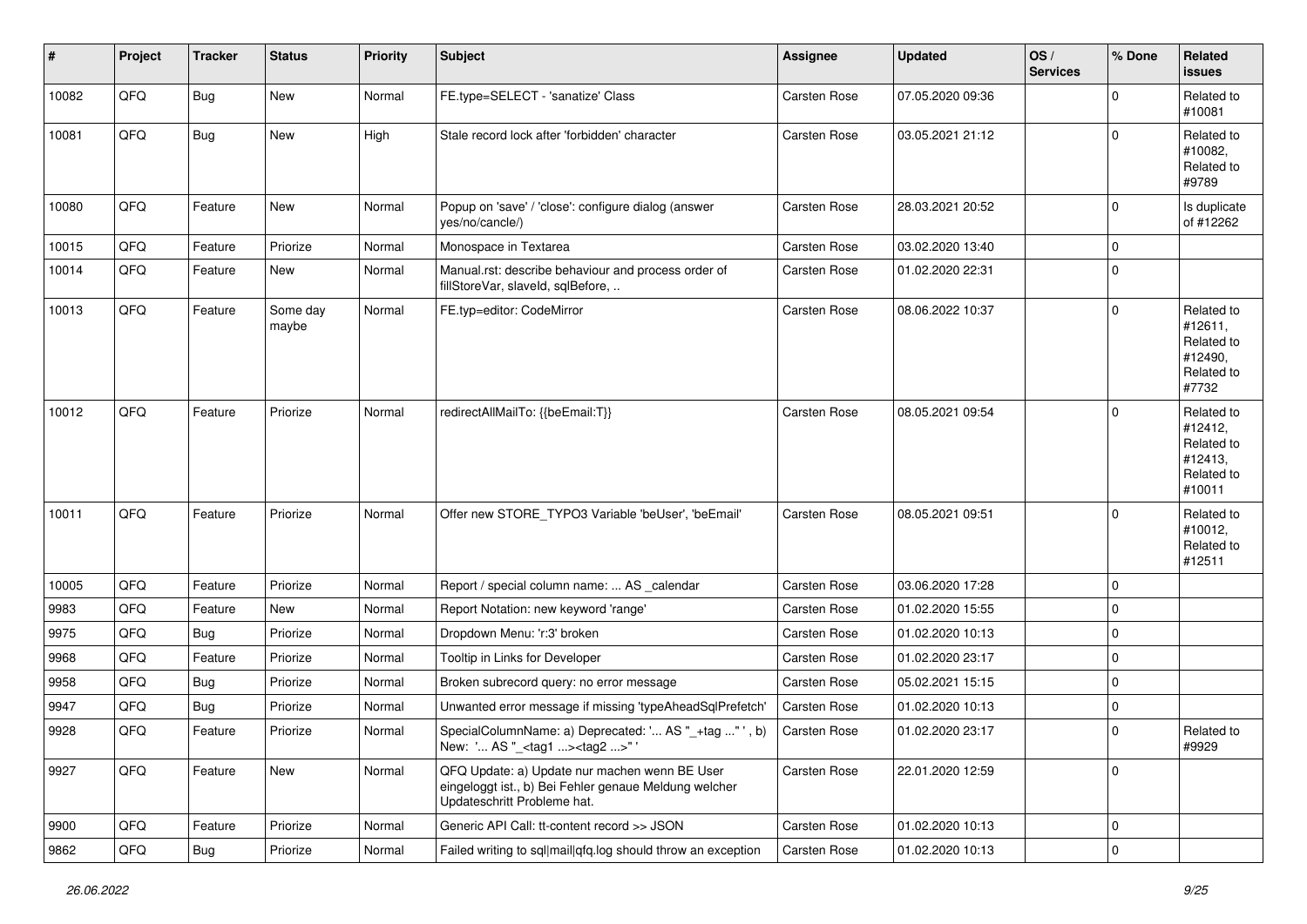| #    | Project | <b>Tracker</b> | <b>Status</b>     | <b>Priority</b> | <b>Subject</b>                                                                                           | <b>Assignee</b>     | <b>Updated</b>   | OS/<br><b>Services</b> | % Done         | Related<br><b>issues</b>                                                |
|------|---------|----------------|-------------------|-----------------|----------------------------------------------------------------------------------------------------------|---------------------|------------------|------------------------|----------------|-------------------------------------------------------------------------|
| 9834 | QFQ     | Bug            | Priorize          | Normal          | Input elements with tag 'disabled' are missing on<br>form-submit: server option 'processReadOnly' broken | Carsten Rose        | 07.12.2021 16:43 |                        | $\mathbf 0$    | Related to<br>#9691,<br>Related to<br>#5305, Has<br>duplicate<br>#12331 |
| 9811 | QFQ     | Feature        | New               | Normal          | Report: tag every n'th row                                                                               | Carsten Rose        | 01.02.2020 23:22 |                        | $\mathbf 0$    |                                                                         |
| 9789 | QFQ     | Bug            | In Progress       | High            | Record Lock: release to early on 'leave page'                                                            | Carsten Rose        | 10.01.2022 09:25 |                        | 100            | Related to<br>#10081,<br>Related to<br>#9173,<br>Related to<br>#8702    |
| 9783 | QFQ     | <b>Bug</b>     | New               | Normal          | Email with special characters                                                                            | Carsten Rose        | 01.02.2020 23:22 |                        | 0              |                                                                         |
| 9781 | QFQ     | Feature        | New               | Normal          | Button: CSS class to make buttons smaller                                                                | Carsten Rose        | 01.02.2020 23:22 |                        | $\mathbf 0$    |                                                                         |
| 9777 | QFQ     | Feature        | New               | Normal          | Logging QFQ Variables                                                                                    | Carsten Rose        | 16.12.2019 17:17 |                        | 0              |                                                                         |
| 9773 | QFQ     | <b>Bug</b>     | New               | Normal          | form.parameter.formModeGlobal=requiredOff                                                                | <b>Carsten Rose</b> | 01.02.2020 15:56 |                        | $\overline{0}$ |                                                                         |
| 9707 | QFQ     | Feature        | New               | Normal          | SIP security: encode pageld and check pageld on decode                                                   | <b>Carsten Rose</b> | 01.02.2020 23:22 |                        | 0              |                                                                         |
| 9706 | QFQ     | Feature        | <b>New</b>        | Normal          | Multi File Upload (hidden template group)                                                                | Carsten Rose        | 01.02.2020 23:22 |                        | $\mathbf 0$    | Related to<br>#7521,<br>Related to<br>#5562,<br>Related to<br>#13330    |
| 9704 | QFQ     | Feature        | Some day<br>maybe | Normal          | Thumbnails Generieren beim Splitten von PDF Files                                                        | Carsten Rose        | 11.12.2019 16:01 |                        | $\mathbf{0}$   |                                                                         |
| 9691 | QFQ     | Bug            | In Progress       | Normal          | Checkbox: dynamic update > readonly                                                                      | <b>Carsten Rose</b> | 01.02.2020 23:22 |                        | 50             | Related to<br>#9834                                                     |
| 9669 | QFQ     | <b>Bug</b>     | Some day<br>maybe | Normal          | Checkbox / Template Group: radio/checkbox visible broken<br>after 'add'                                  | Carsten Rose        | 16.06.2021 13:47 |                        | $\mathbf 0$    | Related to<br>#8091                                                     |
| 9668 | QFQ     | Feature        | Priorize          | Normal          | Form.mode: rename 'hidden' to 'hide'                                                                     | Carsten Rose        | 05.05.2021 22:14 |                        | $\mathbf 0$    | Related to<br>#6437                                                     |
| 9602 | QFQ     | Feature        | New               | Normal          | Form definition as JSON                                                                                  | Carsten Rose        | 01.02.2020 23:21 |                        | $\mathbf 0$    | Related to<br>#9600                                                     |
| 9579 | QFG     | Feature        | Some day<br>maybe | Normal          | Multiform with Process Row                                                                               | <b>Carsten Rose</b> | 11.12.2019 16:01 |                        | $\mathbf 0$    |                                                                         |
| 9537 | QFQ     | Feature        | New               | Normal          | FormEditor: Edit fieldset in FrontEnd                                                                    | Carsten Rose        | 01.02.2020 23:22 |                        | $\mathsf{O}$   |                                                                         |
| 9534 | QFQ     | <b>Bug</b>     | Priorize          | Urgent          | FE.type=upload: 'Unknown Mode: ID"                                                                       | Carsten Rose        | 03.05.2021 21:14 |                        | $\mathsf{O}$   | Related to<br>#9532                                                     |
| 9533 | QFQ     | <b>Bug</b>     | New               | Normal          | FE.type=upload: Check in 'beforeSave' if upload is given                                                 | Carsten Rose        | 01.02.2020 23:22 |                        | 0              | Related to<br>#11523                                                    |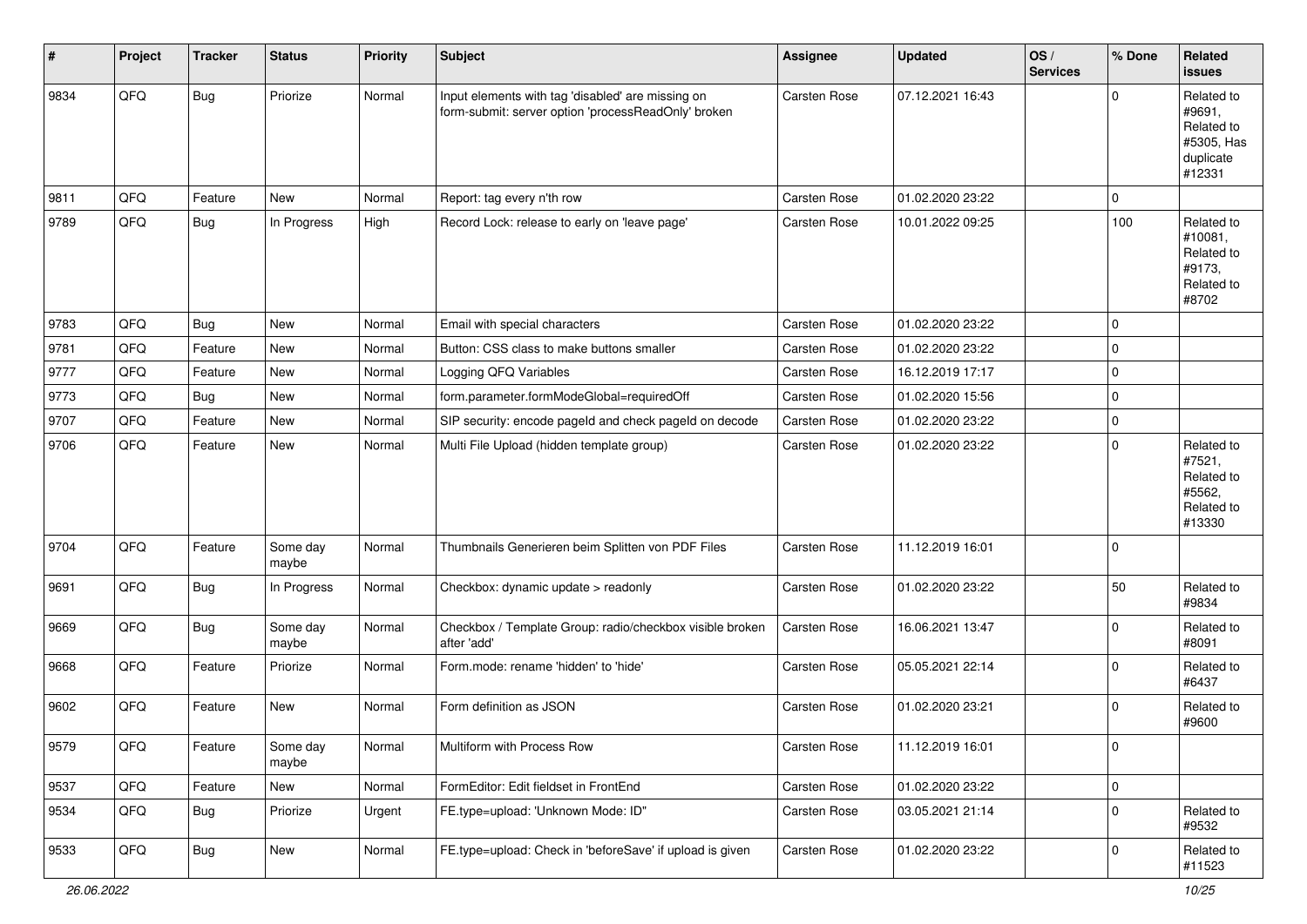| #    | Project | <b>Tracker</b> | <b>Status</b>     | <b>Priority</b> | <b>Subject</b>                                                                  | <b>Assignee</b>     | <b>Updated</b>   | OS/<br><b>Services</b> | % Done      | Related<br><b>issues</b>                     |
|------|---------|----------------|-------------------|-----------------|---------------------------------------------------------------------------------|---------------------|------------------|------------------------|-------------|----------------------------------------------|
| 9531 | QFQ     | Bug            | <b>New</b>        | High            | FE File: Dynamic Update / modeSql / required detected<br>even it not set        | Carsten Rose        | 11.06.2021 20:32 |                        | $\Omega$    | Related to<br>#12398                         |
| 9517 | QFQ     | Feature        | In Progress       | High            | Input multiple tags with typeahead                                              | <b>Carsten Rose</b> | 03.05.2021 21:14 |                        | 40          | Related to<br>#10150                         |
| 9394 | QFQ     | Feature        | Priorize          | Normal          | REST: allow for non numerical ids in get requests                               | Carsten Rose        | 05.05.2021 22:10 |                        | $\Omega$    |                                              |
| 9352 | QFQ     | Feature        | <b>New</b>        | Normal          | FE 'Native' fire slaveld, sqlAfter, sqllns                                      | Carsten Rose        | 01.02.2020 23:22 |                        | $\Omega$    |                                              |
| 9348 | QFQ     | Feature        | New               | Normal          | defaultThumbnailSize: pre render thumbnails                                     | <b>Carsten Rose</b> | 12.06.2021 09:05 |                        | $\Omega$    |                                              |
| 9347 | QFQ     | Bug            | New               | High            | FE.type=upload with dynamic show/hidden: required not<br>detected               | <b>Carsten Rose</b> | 12.06.2021 10:40 |                        | $\Omega$    | Related to<br>#5305,<br>Related to<br>#12398 |
| 9346 | QFQ     | Feature        | Priorize          | Normal          | beforeSave: check if an upload is given                                         | Carsten Rose        | 11.06.2021 21:18 |                        | $\mathbf 0$ |                                              |
| 9317 | QFQ     | <b>Bug</b>     | New               | Normal          | FE.type=note: with dynamic show/hidden an empty label<br>causes trouble         | <b>Carsten Rose</b> | 01.02.2020 23:22 |                        | $\Omega$    |                                              |
| 9281 | QFQ     | Bug            | Some day<br>maybe | Normal          | Allow STRICT_TRANS_TABLES                                                       | <b>Carsten Rose</b> | 02.01.2021 18:43 |                        | $\Omega$    |                                              |
| 9275 | QFQ     | Bug            | New               | Normal          | autcron: t3 page, which takes to long to respond, is not<br>reported properly   | Carsten Rose        | 01.02.2020 23:22 |                        | 100         |                                              |
| 9221 | QFQ     | Feature        | New               | Normal          | typeAhead: Zeichenlimite ausschalten                                            | <b>Carsten Rose</b> | 08.05.2021 17:06 |                        | $\Omega$    |                                              |
| 9208 | QFQ     | Feature        | New               | Normal          | Manage 'recent' records                                                         | Carsten Rose        | 01.02.2020 23:22 |                        | $\mathbf 0$ |                                              |
| 9177 | QFQ     | Bug            | New               | Normal          | Bug? QFQ tries to save an action FE, which has real<br>existing column name     | <b>Carsten Rose</b> | 01.02.2020 23:22 |                        | $\Omega$    |                                              |
| 9173 | QFQ     | Bug            | Priorize          | Urgent          | Stale Record Lock: Firefox                                                      | Carsten Rose        | 03.05.2021 21:14 |                        | $\Omega$    | Related to<br>#9789                          |
| 9136 | QFQ     | Feature        | New               | Normal          | Create ZIP files with dynamic PDFs                                              | Carsten Rose        | 01.02.2020 23:22 |                        | 0           |                                              |
| 9129 | QFQ     | Feature        | New               | Normal          | sqlValidate: Message as notification, not as error                              | Carsten Rose        | 01.02.2020 23:22 |                        | $\Omega$    | Related to<br>#9128                          |
| 9128 | QFQ     | Feature        | New               | Normal          | Error Message: not replaced variables- a) replace back to<br>'{{', b) underline | Carsten Rose        | 01.02.2020 23:22 |                        | $\Omega$    | Related to<br>#9129                          |
| 9127 | QFQ     | <b>Bug</b>     | <b>New</b>        | Normal          | Error Message: change 'roll over' color - text not readable                     | Carsten Rose        | 01.02.2020 23:22 |                        | $\Omega$    |                                              |
| 9121 | QFQ     | <b>Bug</b>     | Priorize          | High            | sip links have r and dblndexData set                                            | Carsten Rose        | 12.06.2021 10:41 |                        | $\Omega$    |                                              |
| 9077 | QFQ     | <b>Bug</b>     | <b>New</b>        | Normal          | typeAheadSgl: report broken SQL                                                 | Carsten Rose        | 01.02.2020 23:22 |                        | $\Omega$    |                                              |
| 9013 | QFQ     | <b>Bug</b>     | <b>New</b>        | Normal          | Error in Twig template not handled                                              | Carsten Rose        | 20.10.2021 13:43 |                        | $\Omega$    |                                              |
| 8975 | QFQ     | Feature        | New               | Normal          | Report Notation: 2.0                                                            | Carsten Rose        | 01.02.2020 23:22 |                        | $\Omega$    | Related to<br>#8963                          |
| 8963 | QFQ     | Feature        | Priorize          | Normal          | Setting values in a store: flexible way                                         | Carsten Rose        | 05.05.2021 22:10 |                        | $\Omega$    | Related to<br>#8975                          |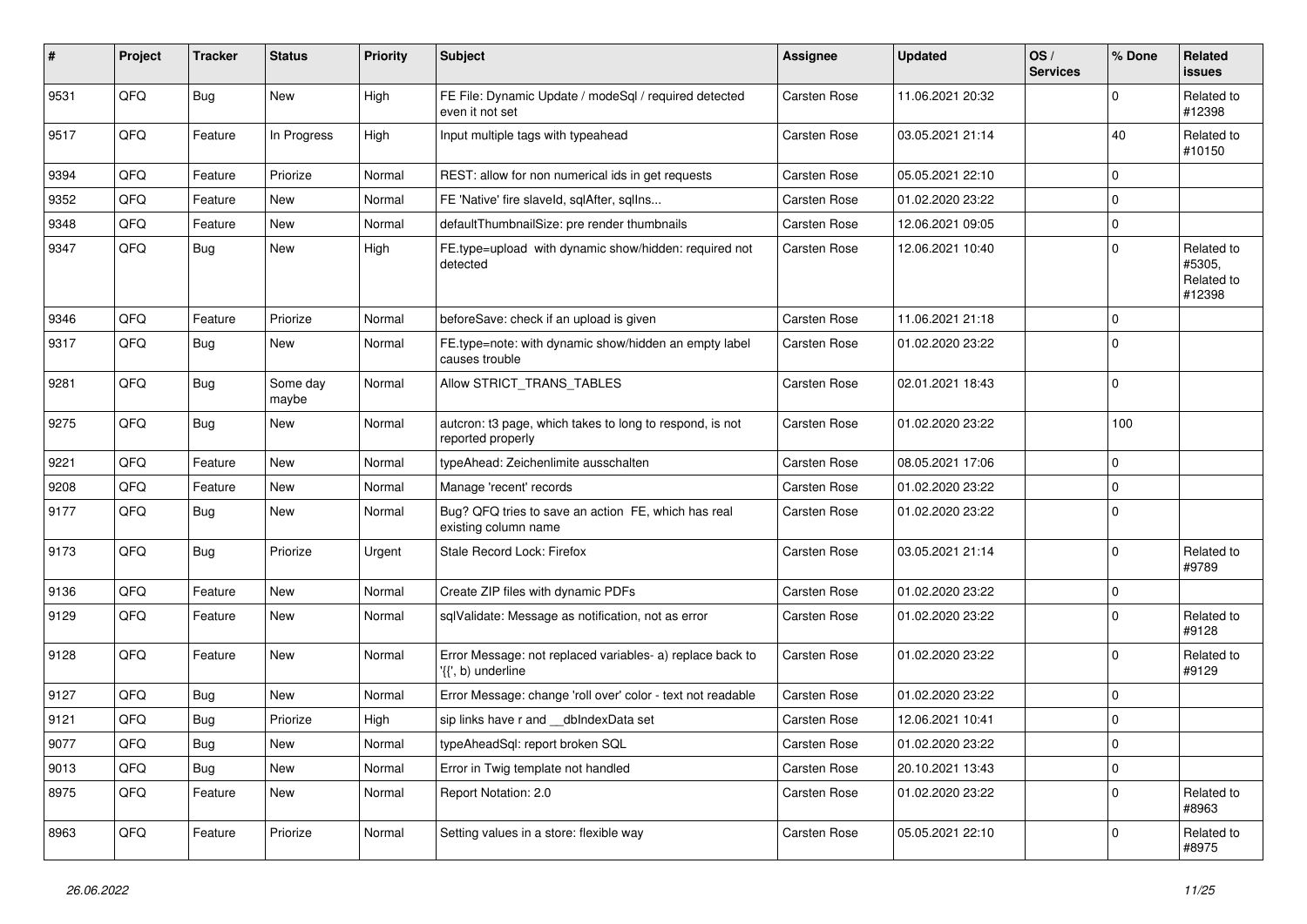| ∦    | Project | <b>Tracker</b> | <b>Status</b>     | <b>Priority</b> | <b>Subject</b>                                                                                         | <b>Assignee</b>     | <b>Updated</b>   | OS/<br><b>Services</b> | % Done      | Related<br><b>issues</b>  |
|------|---------|----------------|-------------------|-----------------|--------------------------------------------------------------------------------------------------------|---------------------|------------------|------------------------|-------------|---------------------------|
| 8962 | QFQ     | Feature        | <b>New</b>        | High            | allow for form fields with identical names                                                             | Carsten Rose        | 03.05.2021 21:14 |                        | $\mathbf 0$ |                           |
| 8894 | QFQ     | Feature        | Some day<br>maybe | Normal          | Documentation Tags Usable in QFQ Application                                                           | Carsten Rose        | 11.12.2019 16:01 |                        | $\Omega$    |                           |
| 8892 | QFQ     | Feature        | Some day<br>maybe | Normal          | Display and Edit SQL Comments in Form Editor                                                           | Carsten Rose        | 11.12.2019 16:01 |                        | $\Omega$    |                           |
| 8806 | QFQ     | Feature        | <b>New</b>        | Normal          | SQL Function nl2br                                                                                     | Carsten Rose        | 01.02.2020 23:22 |                        | $\Omega$    |                           |
| 8719 | QFQ     | Feature        | <b>New</b>        | Normal          | extraButtonLock: add support for 0/1                                                                   | Carsten Rose        | 01.02.2020 23:22 |                        | $\mathbf 0$ |                           |
| 8702 | QFQ     | Feature        | <b>New</b>        | Normal          | Load Record which is locked: missing user info                                                         | Carsten Rose        | 11.12.2019 16:16 |                        | $\Omega$    | Related to<br>#9789       |
| 8668 | QFQ     | Bug            | <b>New</b>        | High            | Pill disabled: dyamic mode 'hidden' not respected - FE is still<br>required                            | Carsten Rose        | 03.05.2021 21:14 |                        | $\Omega$    |                           |
| 8586 | QFQ     | Feature        | Some day<br>maybe | Normal          | QFQ: Enhance Error message for 'record not found'                                                      | Carsten Rose        | 16.09.2021 15:10 |                        | $\Omega$    |                           |
| 8585 | QFQ     | Feature        | Priorize          | Normal          | Enhance Error message for 'unknown form'                                                               | Carsten Rose        | 01.02.2020 10:13 |                        | $\Omega$    |                           |
| 8584 | QFQ     | Feature        | Priorize          | Normal          | FE 'Action' - never assign to Container (except Template<br>Group)                                     | Carsten Rose        | 01.02.2020 10:13 |                        | $\mathbf 0$ |                           |
| 8520 | QFQ     | Feature        | Some day<br>maybe | Normal          | Bring QFQ to Composer                                                                                  | Carsten Rose        | 16.09.2021 15:10 |                        | $\Omega$    |                           |
| 8431 | QFQ     | <b>Bug</b>     | New               | High            | autocron.php with wrong path                                                                           | Carsten Rose        | 03.05.2021 21:14 |                        | $\Omega$    |                           |
| 8336 | QFQ     | Feature        | <b>New</b>        | Normal          | Form > modified > Close New: a) Optional disable popup, b)<br>custom text, c) mode on save: closelstay | Carsten Rose        | 01.02.2020 23:22 |                        | $\Omega$    | Related to<br>#8335       |
| 8277 | QFQ     | Feature        | Priorize          | Normal          | fe.parameter.default=                                                                                  | Carsten Rose        | 01.02.2020 23:17 |                        | $\mathbf 0$ | Related to<br>#8113       |
| 8217 | QFQ     | Feature        | <b>New</b>        | Normal          | if-elseif-else construct                                                                               | Carsten Rose        | 16.03.2021 18:41 |                        | $\mathbf 0$ | Related to<br>#10716      |
| 8204 | QFQ     | Feature        | Priorize          | High            | Position 'required mark'                                                                               | Carsten Rose        | 16.06.2021 13:44 |                        | $\mathbf 0$ |                           |
| 8187 | QFQ     | Feature        | <b>New</b>        | Normal          | Subrecord: enable/hide new button - make new/edit/delete<br>customizeable.                             | <b>Carsten Rose</b> | 06.03.2021 18:44 |                        | $\Omega$    | Related to<br>#11326      |
| 8106 | QFQ     | <b>Bug</b>     | Some day<br>maybe | Normal          | Dynamic Update: Feld kann nicht auf empty zurückgesetzt<br>werden                                      | Carsten Rose        | 11.12.2019 16:01 |                        | $\mathbf 0$ |                           |
| 8101 | QFQ     | Feature        | Some day<br>maybe | Normal          | Password hash: support further hashing methods                                                         | Carsten Rose        | 16.09.2021 15:10 |                        | $\Omega$    |                           |
| 8089 | QFQ     | Feature        | New               | Normal          | Copy/Paste for FormElements                                                                            | Carsten Rose        | 01.02.2020 23:22 |                        | $\mathbf 0$ |                           |
| 8083 | QFQ     | <b>Bug</b>     | <b>New</b>        | High            | FormEditor: primary table list does not respect<br>'indexDb={{indexData:Y}}'                           | Carsten Rose        | 03.05.2021 21:14 |                        | $\Omega$    | Has<br>duplicate<br>#6678 |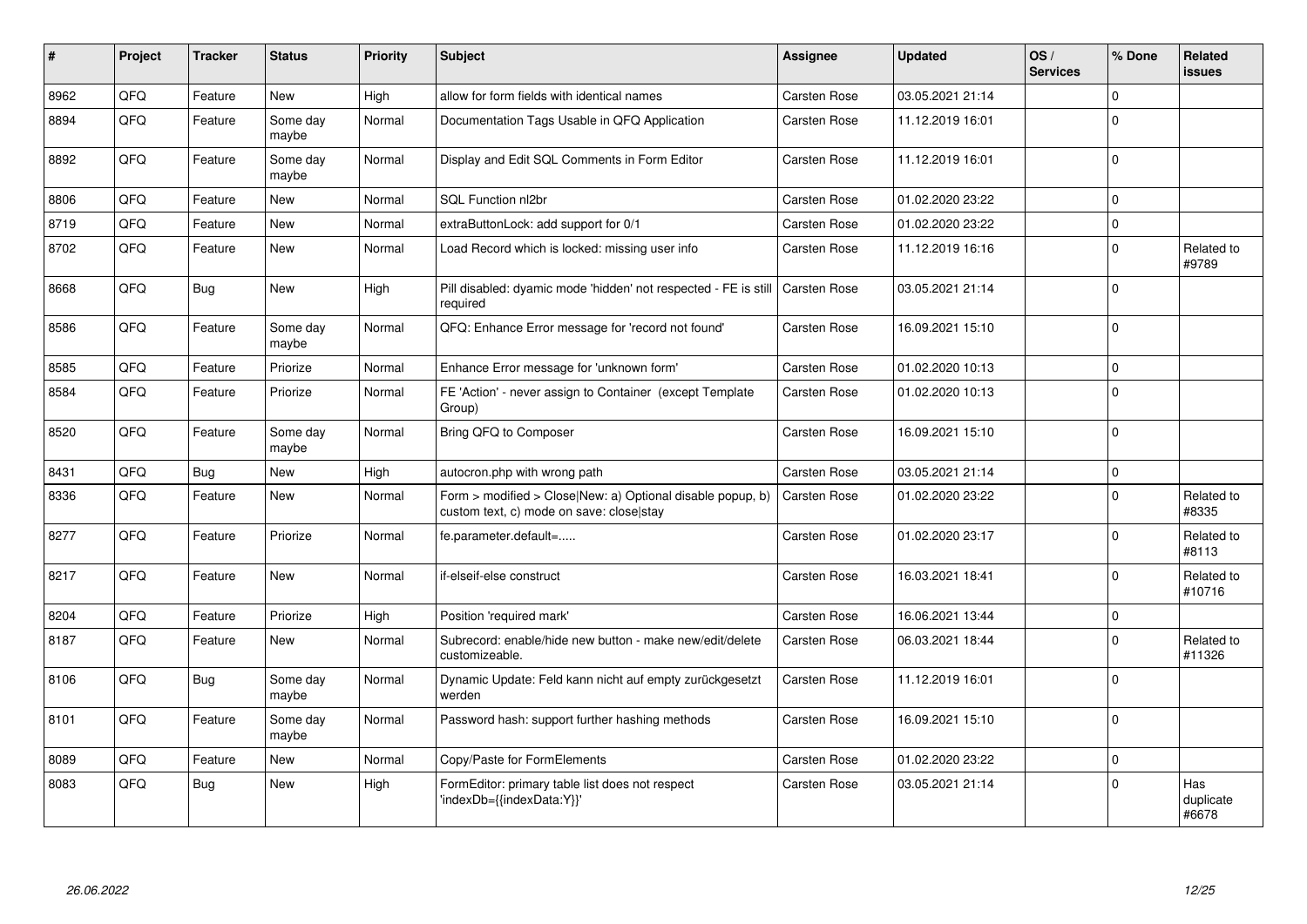| $\pmb{\#}$ | Project | <b>Tracker</b> | <b>Status</b> | <b>Priority</b> | <b>Subject</b>                                                                                        | <b>Assignee</b>     | <b>Updated</b>   | OS/<br><b>Services</b> | % Done      | <b>Related</b><br><b>issues</b>                 |
|------------|---------|----------------|---------------|-----------------|-------------------------------------------------------------------------------------------------------|---------------------|------------------|------------------------|-------------|-------------------------------------------------|
| 8082       | QFQ     | Feature        | Priorize      | High            | Contact form without saving record                                                                    | Carsten Rose        | 07.12.2021 15:20 |                        | $\Omega$    | Related to<br>#8587,<br><b>Blocks</b><br>#11850 |
| 8049       | QFQ     | Bug            | <b>New</b>    | Normal          | FE.type=note, column 'value': text moves some pixel to top<br>after save                              | Carsten Rose        | 01.02.2020 23:22 |                        | $\Omega$    |                                                 |
| 8044       | QFQ     | Feature        | Priorize      | Normal          | Transaction: a) Form, b) Report                                                                       | Carsten Rose        | 05.05.2021 22:14 |                        | $\Omega$    | Related to<br>#8043                             |
| 8037       | QFQ     | Bug            | Priorize      | Normal          | FE.type=upload (advanced mode): {{slaveld:V}} missing<br>during dynamic update                        | <b>Carsten Rose</b> | 01.02.2020 10:13 |                        | $\Omega$    |                                                 |
| 8034       | QFQ     | Feature        | Priorize      | Normal          | FormElement 'data': 22.22.2222 should not be accepted                                                 | Carsten Rose        | 01.02.2020 10:13 |                        | $\Omega$    |                                                 |
| 7924       | QFQ     | Feature        | <b>New</b>    | Normal          | Radio/Checkbox with Tooltip                                                                           | Carsten Rose        | 01.02.2020 23:22 |                        | $\Omega$    |                                                 |
| 7920       | QFQ     | Feature        | New           | Normal          | FE: Syntax Highlight, Zeinlenumbruch                                                                  | Carsten Rose        | 01.02.2020 10:03 |                        | $\Omega$    |                                                 |
| 7899       | QFQ     | Bug            | New           | High            | Fe.type=password / retype / required: always complain<br>about missing value                          | <b>Carsten Rose</b> | 03.05.2021 21:14 |                        | $\Omega$    |                                                 |
| 7890       | QFQ     | Bug            | <b>New</b>    | Normal          | FormElement 'required': extraButtonInfo not aligned                                                   | Carsten Rose        | 11.06.2021 21:17 |                        | $\Omega$    | Related to<br>#11517                            |
| 7850       | QFQ     | Feature        | New           | High            | Upload records: non 'pathFileName' column                                                             | <b>Carsten Rose</b> | 03.05.2021 21:14 |                        | $\Omega$    |                                                 |
| 7812       | QFQ     | Feature        | New           | Normal          | FE 'Subrecord' - new option 'subrecordShowFilter',<br>'subrecordPaging'                               | <b>Carsten Rose</b> | 01.02.2020 23:22 |                        | $\Omega$    |                                                 |
| 7795       | QFQ     | <b>Bug</b>     | New           | Normal          | Readonly Form: Typeahead-Felder                                                                       | Carsten Rose        | 01.02.2020 23:22 |                        | $\Omega$    |                                                 |
| 7685       | QFQ     | <b>Bug</b>     | New           | Normal          | Open FormElement from QFQ error message and save<br>modified record: error about missing {{formId:F}} | Carsten Rose        | 01.02.2020 23:22 |                        | $\Omega$    |                                                 |
| 7683       | QFQ     | Feature        | <b>New</b>    | Normal          | Special column names in '{{ SELECT  AS _link }}' should<br>be detected                                | <b>Carsten Rose</b> | 01.02.2020 23:21 |                        | $\Omega$    |                                                 |
| 7681       | QFQ     | Feature        | <b>New</b>    | Normal          | Optional switch off 'check for modified record'                                                       | Carsten Rose        | 01.02.2020 23:21 |                        | $\Omega$    |                                                 |
| 7660       | QFQ     | Feature        | New           | Normal          | IMAP: import mails to DB, move / delete mails                                                         | <b>Carsten Rose</b> | 01.02.2020 09:52 |                        | $\Omega$    |                                                 |
| 7656       | QFQ     | Bug            | Priorize      | Normal          | FE with required, 'pattern' and 'extraButtonLock': always<br>complain about missing value             | <b>Carsten Rose</b> | 01.02.2020 10:13 |                        | $\Omega$    |                                                 |
| 7650       | QFQ     | <b>Bug</b>     | <b>New</b>    | High            | Optional do not show 'required' sign on FormElement                                                   | Carsten Rose        | 03.05.2021 21:14 |                        | $\Omega$    |                                                 |
| 7630       | QFQ     | Feature        | Priorize      | Normal          | detailed error message for simple upload                                                              | Carsten Rose        | 01.02.2020 10:13 |                        | $\Omega$    |                                                 |
| 7616       | QFQ     | Bug            | Priorize      | Normal          | Selectlist with Enum & Dynamic Update                                                                 | <b>Carsten Rose</b> | 01.02.2020 10:13 |                        | 0           |                                                 |
| 7574       | QFQ     | <b>Bug</b>     | New           | Normal          | Substitute error: form element not reported / dont parse<br>Form.note                                 | Carsten Rose        | 01.02.2020 23:21 |                        | $\mathbf 0$ |                                                 |
| 7547       | QFQ     | <b>Bug</b>     | New           | Normal          | Error Message in afterSave: wrong parameter column<br>reported                                        | Carsten Rose        | 01.02.2020 23:22 |                        | 0           |                                                 |
| 7524       | QFQ     | <b>Bug</b>     | New           | Normal          | QFQ throws a 'General Error' if 'fileadmin/protected/log/' is<br>not writeable                        | Carsten Rose        | 01.02.2020 23:22 |                        | 0           |                                                 |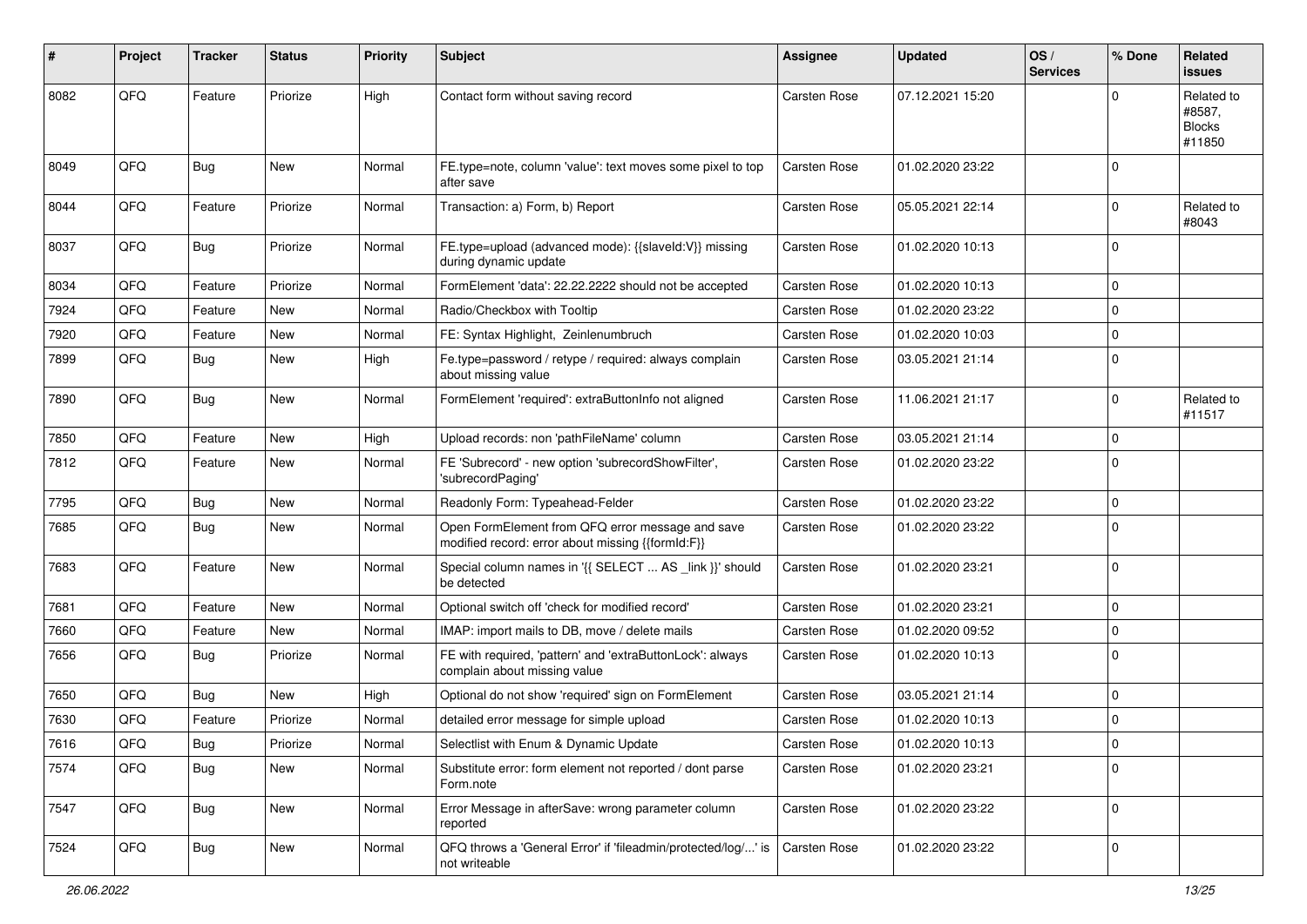| #    | Project        | <b>Tracker</b> | <b>Status</b>     | <b>Priority</b> | <b>Subject</b>                                                                                 | <b>Assignee</b>     | <b>Updated</b>   | OS/<br><b>Services</b> | % Done      | Related<br>issues         |
|------|----------------|----------------|-------------------|-----------------|------------------------------------------------------------------------------------------------|---------------------|------------------|------------------------|-------------|---------------------------|
| 7522 | QFQ            | Feature        | Priorize          | Normal          | Inserting default index.html to folder (Avoid Apache<br>Indexing)                              | Carsten Rose        | 01.02.2020 10:13 |                        | $\Omega$    |                           |
| 7521 | QFQ            | Feature        | New               | Normal          | TemplateGroup: fe.type=upload                                                                  | Carsten Rose        | 01.02.2020 23:21 |                        | $\mathbf 0$ | Related to<br>#9706       |
| 7520 | QFQ            | Feature        | New               | Normal          | QR Code:  AS _qr ( AS _link)                                                                   | Carsten Rose        | 01.02.2020 23:22 |                        | $\mathbf 0$ |                           |
| 7519 | QFQ            | Feature        | New               | Normal          | Select: Multi                                                                                  | Carsten Rose        | 01.02.2020 23:22 |                        | $\Omega$    |                           |
| 7513 | QFQ            | <b>Bug</b>     | New               | Normal          | Radios not correct aligned                                                                     | Carsten Rose        | 01.02.2020 23:22 |                        | $\mathbf 0$ |                           |
| 7512 | QFQ            | <b>Bug</b>     | New               | Normal          | FE: inputType=number >> 'pattern' is not respected                                             | Carsten Rose        | 01.02.2020 23:22 |                        | $\mathbf 0$ |                           |
| 7481 | QFQ            | Feature        | <b>New</b>        | Normal          | Detect 'BaseUrl' automatically                                                                 | Carsten Rose        | 01.02.2020 23:21 |                        | $\mathbf 0$ |                           |
| 7480 | QFQ            | Feature        | New               | Normal          | Record History (Undo / Redo)                                                                   | Carsten Rose        | 11.12.2019 16:16 |                        | $\mathbf 0$ | Related to<br>#2361       |
| 7456 | QFQ            | <b>Bug</b>     | Some day<br>maybe | Low             | Todos in Code: solve or make ticket                                                            | Carsten Rose        | 16.09.2021 15:10 |                        | $\mathbf 0$ |                           |
| 7453 | QFQ            | Feature        | Some day<br>maybe | Normal          | import / export forms QFQ                                                                      | <b>Carsten Rose</b> | 16.09.2021 15:10 |                        | $\mathbf 0$ |                           |
| 7452 | QFQ            | Feature        | Some day<br>maybe | Normal          | automate deployment new QFQ version                                                            | Carsten Rose        | 16.09.2021 15:10 |                        | $\mathbf 0$ |                           |
| 7342 | QFQ            | Feature        | New               | Normal          | add content $=$ hide this                                                                      | Carsten Rose        | 01.02.2020 23:21 |                        | $\mathbf 0$ |                           |
| 7336 | QFQ            | Feature        | Some day<br>maybe | Normal          | PDF Upload: disallow PDFs with specific Meta information                                       | Carsten Rose        | 11.12.2019 16:01 |                        | $\mathbf 0$ |                           |
| 7290 | QFQ            | Feature        | Priorize          | Normal          | FormEditor: title as textarea if LEN(title)>60                                                 | Carsten Rose        | 01.02.2020 10:13 |                        | $\mathbf 0$ | Blocked by<br>#7682       |
| 7280 | QFQ            | Feature        | <b>New</b>        | Normal          | recently used table                                                                            | Carsten Rose        | 01.02.2020 23:21 |                        | $\mathbf 0$ |                           |
| 7261 | QFQ            | <b>Bug</b>     | New               | Normal          | Report pathFilename for user without path, only the filename                                   | Carsten Rose        | 01.02.2020 23:21 |                        | $\mathbf 0$ |                           |
| 7239 | QFQ            | Feature        | <b>New</b>        | Normal          | TinyMCE: html tag whitelist                                                                    | Carsten Rose        | 01.02.2020 23:21 |                        | $\mathbf 0$ | Related to<br>#14320      |
| 7219 | QFQ            | Bug            | New               | Normal          | typeSheadSql / typeAheadSqlPrefetch: change to curly<br>braces                                 | Carsten Rose        | 01.02.2020 23:21 |                        | $\Omega$    |                           |
| 7217 | QFQ            | Feature        | Priorize          | Normal          | Download: notice User if `_sip=?` is missing                                                   | Carsten Rose        | 01.02.2020 10:13 |                        | $\mathbf 0$ |                           |
| 7175 | QFQ            | Feature        | New               | Normal          | Upload: md5 hash as filename                                                                   | Carsten Rose        | 01.02.2020 23:21 |                        | $\mathbf 0$ |                           |
| 7119 | $\mathsf{QFQ}$ | Feature        | New               | Normal          | Upload: scaleDownWidth, scaleDownHeight                                                        | Carsten Rose        | 01.02.2020 23:21 |                        | $\pmb{0}$   |                           |
| 7109 | QFQ            | Feature        | New               | Normal          | Dynamic Updates: row/element hide                                                              | Carsten Rose        | 01.02.2020 23:22 |                        | $\mathbf 0$ | Has<br>duplicate<br>#4081 |
| 7107 | QFQ            | Feature        | Some day<br>maybe | Normal          | Showcase Registration Tool: Anmeldung / Administration :<br>Liste Anmeldungen / Emaileinaldung | Carsten Rose        | 11.12.2019 16:01 |                        | $\mathbf 0$ |                           |
| 7102 | QFQ            | Feature        | New               | Normal          | Comment sign in report: '#' and '--'                                                           | Carsten Rose        | 01.02.2020 23:21 |                        | $\pmb{0}$   |                           |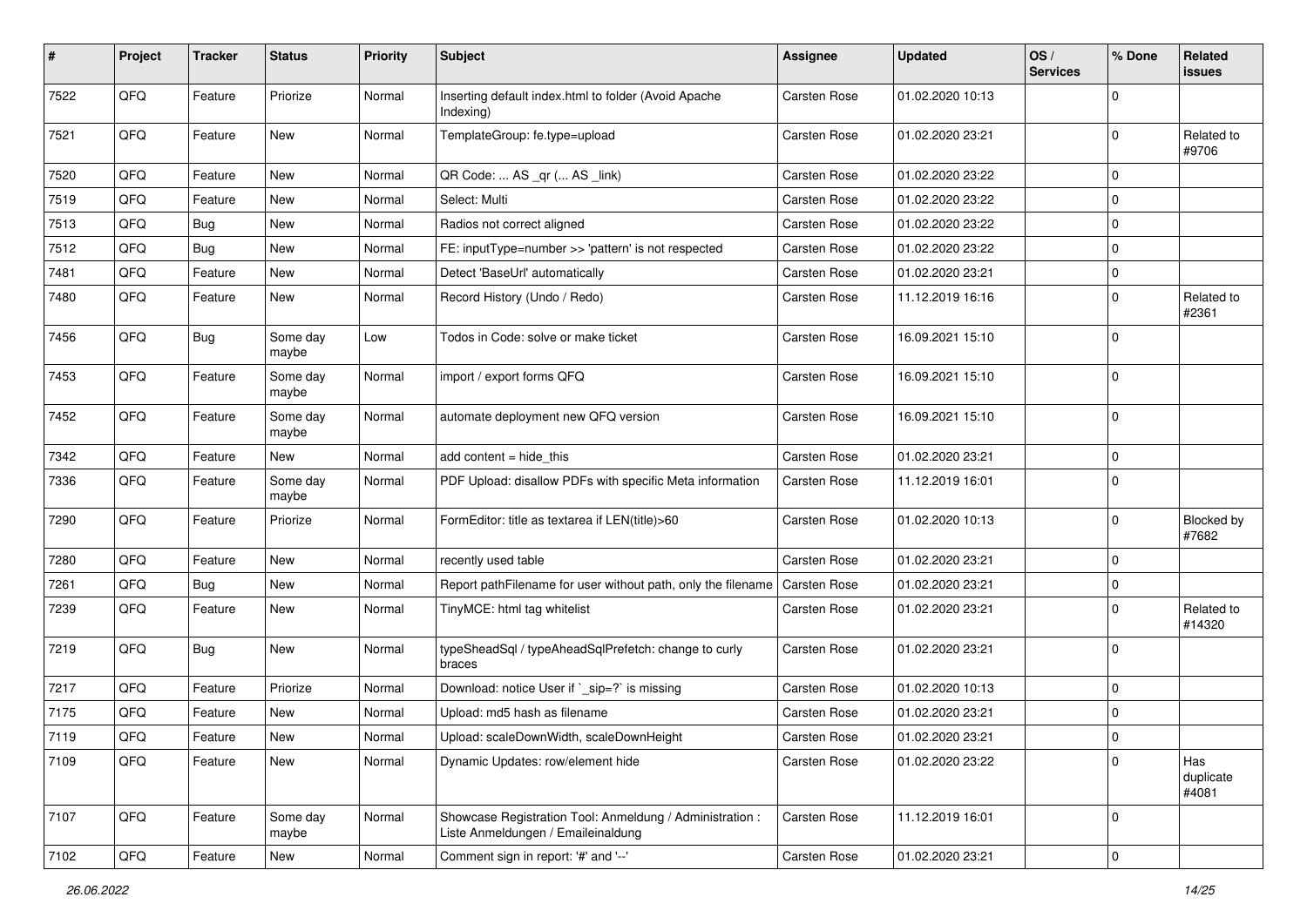| #    | Project | <b>Tracker</b> | <b>Status</b>     | <b>Priority</b> | <b>Subject</b>                                                                                                             | <b>Assignee</b>     | <b>Updated</b>   | OS/<br><b>Services</b> | % Done      | Related<br><b>issues</b>                    |
|------|---------|----------------|-------------------|-----------------|----------------------------------------------------------------------------------------------------------------------------|---------------------|------------------|------------------------|-------------|---------------------------------------------|
| 7099 | QFQ     | Feature        | <b>New</b>        | Normal          | Redesign FormEditor                                                                                                        | Carsten Rose        | 01.02.2020 23:21 |                        | $\Omega$    |                                             |
| 7014 | QFQ     | <b>Bug</b>     | <b>New</b>        | Normal          | Sending invalid emails succeeds when<br>debug.redirectAllMailTo is set                                                     | Carsten Rose        | 01.02.2020 23:21 |                        | $\Omega$    |                                             |
| 7002 | QFQ     | <b>Bug</b>     | <b>New</b>        | Normal          | Dynamic Update: row does not disappear / appear                                                                            | <b>Carsten Rose</b> | 01.02.2020 23:22 |                        | $\Omega$    |                                             |
| 6998 | QFQ     | Feature        | Priorize          | Normal          | Form: with debug=on show column information as tooltip of<br>column label                                                  | Carsten Rose        | 01.02.2020 10:13 |                        | $\Omega$    |                                             |
| 6912 | QFQ     | Bug            | <b>New</b>        | Normal          | error Message Var 'deadline' already set in SIP - in Form<br>with FE.value={{deadline:R:::{{deadlinePeriod:Y}}}}           | <b>Carsten Rose</b> | 01.02.2020 23:21 |                        | $\Omega$    |                                             |
| 6855 | QFQ     | Feature        | <b>New</b>        | Normal          | With {{feUser:U}}!={{feUser:T}}: Save / Delete: only possible<br>with {{feUserSave:U}}='yes' and '{{feUserDelete:U}}='yes' | Carsten Rose        | 01.02.2020 23:21 |                        | $\Omega$    |                                             |
| 6765 | QFQ     | Feature        | <b>New</b>        | Normal          | Moeglichkeit via QFQ eigene Logs zu schreiben                                                                              | Carsten Rose        | 01.02.2020 23:21 |                        | $\Omega$    |                                             |
| 6723 | QFQ     | Feature        | New               | Normal          | Report QFQ Installation and Version                                                                                        | Carsten Rose        | 12.06.2021 09:07 |                        | $\Omega$    |                                             |
| 6715 | QFQ     | Feature        | Some day<br>maybe | Normal          | Code-Refactoring: dbArray vereinheitlichen                                                                                 | <b>Carsten Rose</b> | 11.12.2019 16:02 |                        | $\Omega$    |                                             |
| 6677 | QFQ     | Bug            | <b>New</b>        | Normal          | Error message FE Action Element: no/wrong FE reference<br>who cause the problem.                                           | <b>Carsten Rose</b> | 01.02.2020 23:21 |                        | $\Omega$    |                                             |
| 6609 | QFQ     | Feature        | <b>New</b>        | Normal          | Formlet: JSON API erweitern                                                                                                | <b>Carsten Rose</b> | 01.02.2020 23:21 |                        | 50          |                                             |
| 6602 | QFQ     | Feature        | <b>New</b>        | Normal          | Formlet: in Report auf Mausklick ein mini-form oeffnen                                                                     | Carsten Rose        | 11.12.2019 16:16 |                        | $\mathbf 0$ |                                             |
| 6594 | QFQ     | Feature        | New               | Normal          | Excel: on download, check if there is a valid sip                                                                          | Carsten Rose        | 01.02.2020 23:21 |                        | $\Omega$    |                                             |
| 6574 | QFQ     | <b>Bug</b>     | Priorize          | Normal          | qfq.log: Fehlermeldung wurde angezeigt, aber nicht geloggt                                                                 | <b>Carsten Rose</b> | 01.02.2020 10:13 |                        | $\Omega$    |                                             |
| 6483 | QFQ     | <b>Bug</b>     | <b>New</b>        | Normal          | R Store funktioniert nicht bei 'Report Notation' im FE                                                                     | Carsten Rose        | 01.02.2020 23:21 |                        | $\Omega$    |                                             |
| 6462 | QFQ     | <b>Bug</b>     | New               | Normal          | File Upload: Nutzlose Fehlermeldung wenn Datei zu gross                                                                    | Carsten Rose        | 01.02.2020 23:21 |                        | $\Omega$    | Related to<br>#6139                         |
| 6437 | QFQ     | Feature        | <b>New</b>        | Normal          | Neuer Mode Button bei FormElementen                                                                                        | <b>Carsten Rose</b> | 01.02.2020 23:21 |                        | $\Omega$    | Related to<br>#9668,<br>Blocked by<br>#9678 |
| 6292 | QFQ     | Feature        | <b>New</b>        | Normal          | Download: File speichern mit Hash aber original Filename in   Carsten Rose<br>der Datenbank vermerken fuer Downloads       |                     | 01.02.2020 23:21 |                        | $\Omega$    |                                             |
| 6289 | QFQ     | Feature        | <b>New</b>        | Normal          | Form: Log                                                                                                                  | Carsten Rose        | 01.02.2020 23:21 |                        | $\Omega$    |                                             |
| 6261 | QFQ     | Feature        | <b>New</b>        | Normal          | <b>Persistent SIP</b>                                                                                                      | Carsten Rose        | 12.06.2021 09:07 |                        | $\Omega$    | Related to<br>#10819                        |
| 6250 | QFQ     | Feature        | In Progress       | Normal          | Enhance layout: a) Subrecord, b) Subrecord-Title                                                                           | <b>Carsten Rose</b> | 01.02.2020 23:22 |                        | $\Omega$    | Related to<br>#5391                         |
| 6116 | QFQ     | <b>Bug</b>     | Priorize          | High            | value of checkbox not saved                                                                                                | Carsten Rose        | 07.12.2021 17:19 |                        | $\Omega$    |                                             |
| 5991 | QFQ     | Bug            | Some day<br>maybe | Normal          | URLs with ' ' or long parameter are problematic                                                                            | <b>Carsten Rose</b> | 01.02.2020 23:19 |                        | $\Omega$    |                                             |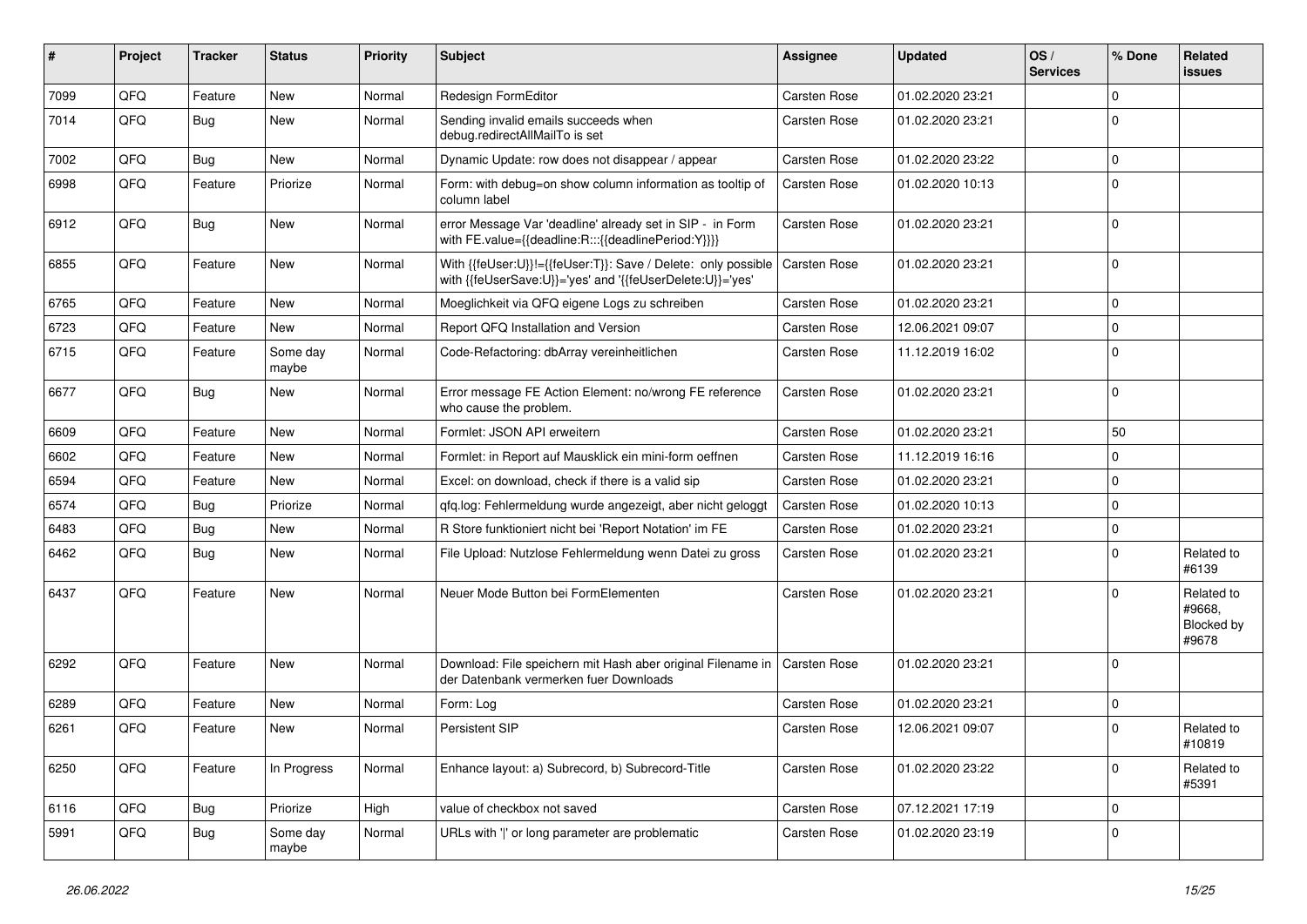| #    | Project | <b>Tracker</b> | <b>Status</b>     | <b>Priority</b> | <b>Subject</b>                                                             | Assignee     | <b>Updated</b>   | OS/<br><b>Services</b> | % Done         | Related<br><b>issues</b>                    |
|------|---------|----------------|-------------------|-----------------|----------------------------------------------------------------------------|--------------|------------------|------------------------|----------------|---------------------------------------------|
| 5983 | QFQ     | Feature        | Some day<br>maybe | Normal          | Form Submit (save & update): normalize date/-time FE                       | Carsten Rose | 01.02.2020 23:19 |                        | $\mathbf 0$    |                                             |
| 5942 | QFQ     | Feature        | Priorize          | Normal          | 'L' and 'type': append to links, generate via '_link' by using<br>'u:' .   | Carsten Rose | 01.02.2020 10:13 |                        | $\mathbf 0$    |                                             |
| 5894 | QFQ     | Feature        | Feedback          | Normal          | Typeahead in Report: show/hide rows dynamically                            | Carsten Rose | 18.02.2022 08:50 |                        | $\mathbf 0$    | Related to<br>#5893.<br>Related to<br>#5885 |
| 5852 | QFQ     | Feature        | Some day<br>maybe | Normal          | Logging: mail.log / sql.log - im FE anzeigen und via AJAX<br>aktualisieren | Carsten Rose | 01.02.2020 23:19 |                        | $\mathbf 0$    | Related to<br>#5885                         |
| 5782 | QFQ     | Feature        | <b>New</b>        | Normal          | NextCloud API                                                              | Carsten Rose | 01.02.2020 10:02 |                        | $\mathbf 0$    |                                             |
| 5768 | QFQ     | <b>Bug</b>     | Some day<br>maybe | Normal          | {{pageLanguage:T}}' missing if QFQ is called via api                       | Carsten Rose | 01.02.2020 23:19 |                        | $\overline{0}$ |                                             |
| 5715 | QFQ     | Feature        | New               | High            | PDF Caching                                                                | Carsten Rose | 03.05.2021 21:14 |                        | $\mathbf 0$    | Related to<br>#5851,<br>Related to<br>#6357 |
| 5706 | QFQ     | Bug            | Some day<br>maybe | Normal          | upload: fileDestination needs to be sanatized                              | Carsten Rose | 01.02.2020 23:19 |                        | $\Omega$       |                                             |
| 5695 | QFQ     | Feature        | In Progress       | Normal          | Multiform                                                                  | Carsten Rose | 02.01.2021 18:38 |                        | $\mathbf 0$    |                                             |
| 5665 | QFQ     | Feature        | Some day<br>maybe | Normal          | Versuch das '{{!' nicht mehr noetig ist.                                   | Carsten Rose | 01.02.2020 23:20 |                        | $\mathbf 0$    | Related to<br>#7432,<br>Related to<br>#7434 |
| 5579 | QFQ     | Feature        | Some day<br>maybe | Normal          | Enhance Doc / Presentation: variable type 'link column type'               | Carsten Rose | 01.02.2020 23:19 |                        | $\mathbf 0$    |                                             |
| 5576 | QFQ     | <b>Bug</b>     | <b>New</b>        | Normal          | Using MySQL 'DROP' requires privilege - wich is not really<br>necessary.   | Carsten Rose | 01.02.2020 23:21 |                        | $\mathbf 0$    |                                             |
| 5559 | QFQ     | Bug            | New               | Normal          | FE.type = Upload: 'accept' might contain variables                         | Carsten Rose | 11.05.2020 21:23 |                        | $\pmb{0}$      |                                             |
| 5557 | QFQ     | <b>Bug</b>     | Some day<br>maybe | Normal          | Form load: STORE_RECORD filled, but should be empty                        | Carsten Rose | 01.02.2020 23:19 |                        | $\mathbf 0$    |                                             |
| 5548 | QFQ     | Feature        | Some day<br>maybe | Normal          | 801 Textfiles/Scriptfiles als Thumbnail                                    | Carsten Rose | 07.03.2022 16:26 |                        | $\Omega$       |                                             |
| 5480 | QFQ     | Feature        | Some day<br>maybe | Normal          | QFQ: Dokumentation mit Screenshots versehen                                | Carsten Rose | 01.02.2020 23:20 |                        | $\mathbf 0$    | Related to<br>#9879                         |
| 5459 | QFQ     | <b>Bug</b>     | <b>New</b>        | High            | Multi DB: spread system tables between 'QFQ' and<br>'Data'-DB              | Carsten Rose | 03.05.2021 21:14 |                        | $\pmb{0}$      | Related to<br>#4720                         |
| 5428 | QFQ     | Feature        | Some day<br>maybe | Normal          | secure thumbnail: late render on access.                                   | Carsten Rose | 01.02.2020 23:20 |                        | $\mathbf 0$    |                                             |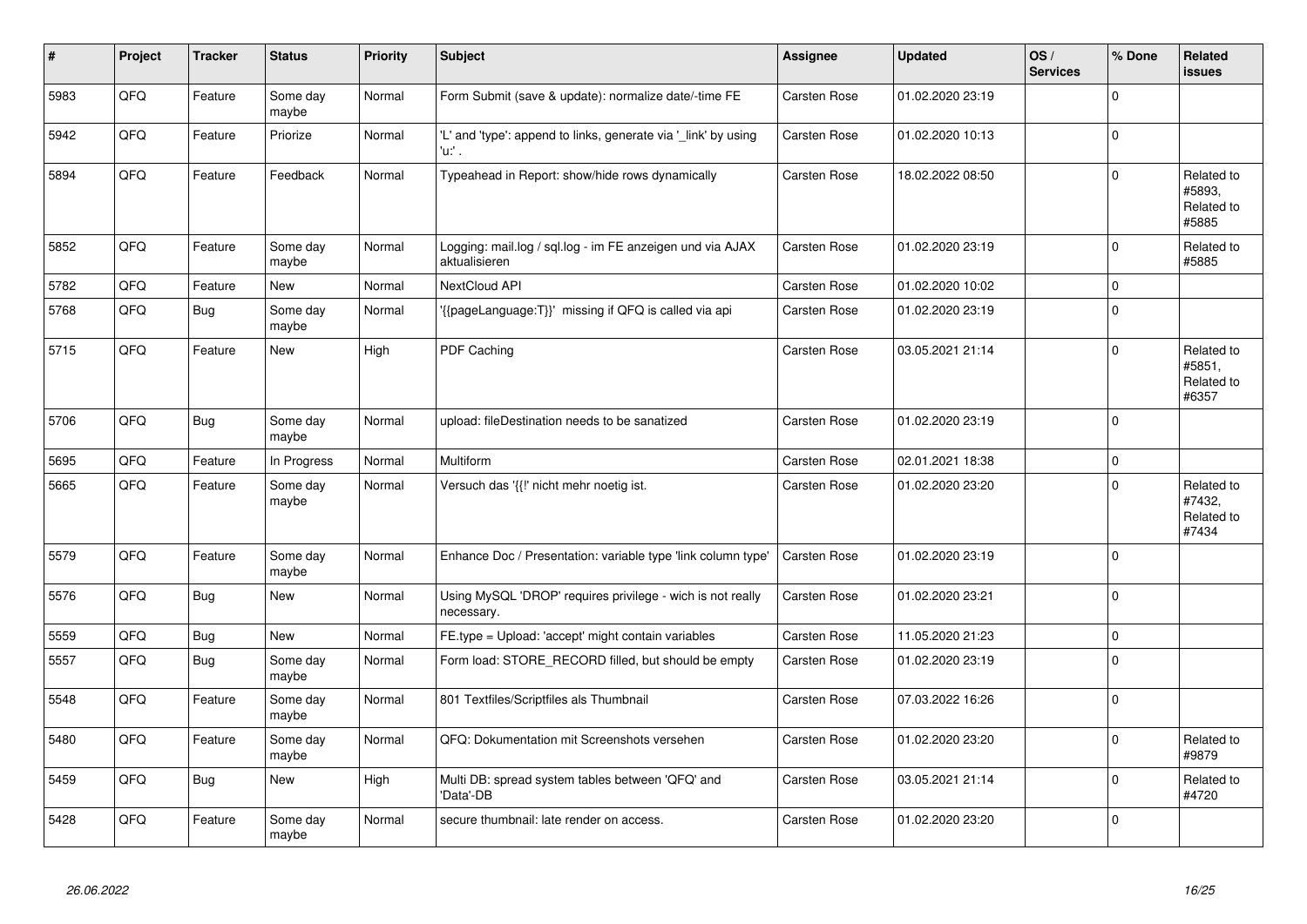| #    | Project | <b>Tracker</b> | <b>Status</b>     | <b>Priority</b> | <b>Subject</b>                                                                                                       | Assignee     | <b>Updated</b>   | OS/<br><b>Services</b> | % Done      | Related<br><b>issues</b>                       |
|------|---------|----------------|-------------------|-----------------|----------------------------------------------------------------------------------------------------------------------|--------------|------------------|------------------------|-------------|------------------------------------------------|
| 5345 | QFQ     | Feature        | New               | Normal          | Report: UPDATE / INSERT / DELETE statements should<br>trigger subqueries, depending on the result.                   | Carsten Rose | 27.05.2020 16:11 |                        | $\mathbf 0$ |                                                |
| 5305 | QFQ     | Bug            | New               | Normal          | Upload FormElement: nicht disabled by readonly Form                                                                  | Carsten Rose | 16.06.2021 13:43 |                        | $\mathbf 0$ | Related to<br>#9347,<br>Related to<br>#9834    |
| 5221 | QFQ     | <b>Bug</b>     | New               | High            | Download Dialog: Bleibt stehen in FF wenn Datei<br>automatisch gespeichert wird.                                     | Carsten Rose | 03.05.2021 21:14 |                        | $\mathbf 0$ |                                                |
| 5132 | QFQ     | Feature        | Some day<br>maybe | Normal          | Error Message sendmail missing attachment: more details                                                              | Carsten Rose | 01.02.2020 23:19 |                        | $\pmb{0}$   |                                                |
| 5131 | QFQ     | Feature        | New               | Normal          | Activate Spin Gear ('wait/busy' indicator) via LINK attribute                                                        | Carsten Rose | 01.02.2020 23:21 |                        | $\mathbf 0$ |                                                |
| 5021 | QFQ     | Bug            | Some day<br>maybe | Normal          | FE.typ=extra - during save displays error 'datum2' already<br>filled in STORE SIP - the value is stored nevertheless | Carsten Rose | 01.02.2020 23:19 |                        | $\mathbf 0$ | Related to<br>#3875                            |
| 4956 | QFQ     | Feature        | Some day<br>maybe | Normal          | Sendmail: Benutzerdefinierte Headers                                                                                 | Carsten Rose | 11.12.2019 16:02 |                        | $\mathbf 0$ |                                                |
| 4872 | QFQ     | Feature        | Some day<br>maybe | Normal          | Fields of Typo3 page available in STORE_TYPO3                                                                        | Carsten Rose | 01.02.2020 23:19 |                        | $\mathbf 0$ |                                                |
| 4869 | QFQ     | Feature        | Some day<br>maybe | Normal          | Dynamic Update (show, hide, readonly?, required?) for<br><b>Template Group Elements</b>                              | Carsten Rose | 01.02.2020 23:19 |                        | $\mathbf 0$ | Related to<br>#4865                            |
| 4839 | QFQ     | Feature        | Some day<br>maybe | Normal          | qfq-handle in <head> Abschnitt</head>                                                                                | Carsten Rose | 11.12.2019 16:02 |                        | $\mathbf 0$ |                                                |
| 4771 | QFQ     | Bug            | Some day<br>maybe | Normal          | qfq: select-down-values empty after save (edit-form for<br>program administrators)                                   | Carsten Rose | 01.02.2020 23:20 |                        | $\Omega$    | Related to<br>#4549, Has<br>duplicate<br>#4282 |
| 4757 | QFQ     | Feature        | Some day<br>maybe | Normal          | Test subrecord: download links ok? Links ok?                                                                         | Carsten Rose | 01.02.2020 23:20 |                        | $\mathbf 0$ |                                                |
| 4756 | QFQ     | <b>Bug</b>     | New               | Normal          | Form dirty even nothing changes                                                                                      | Carsten Rose | 11.12.2019 16:16 |                        | $\mathbf 0$ |                                                |
| 4659 | QFQ     | <b>Bug</b>     | Some day<br>maybe | Normal          | infoButtonExtra                                                                                                      | Carsten Rose | 01.02.2020 23:20 |                        | $\Omega$    |                                                |
| 4652 | QFQ     | Feature        | Some day<br>maybe | Normal          | UZH CD: Weiterleitung auf benutzerdefinierte 403/404 Seite                                                           | Carsten Rose | 01.02.2020 23:20 |                        | $\mathbf 0$ |                                                |
| 4651 | QFQ     | <b>Bug</b>     | Some day<br>maybe | Normal          | 'Loading document" Modal wird angezeigt bei uzhcd type=2<br>Ansicht                                                  | Carsten Rose | 01.02.2020 23:20 |                        | $\mathbf 0$ |                                                |
| 4650 | QFQ     | Feature        | Some day<br>maybe | Normal          | Convert html to doc/rtf                                                                                              | Carsten Rose | 01.02.2020 23:20 |                        | $\mathbf 0$ | Related to<br>#10704                           |
| 4606 | QFQ     | Feature        | Some day<br>maybe | Normal          | link: qualifier to render bootstrap button                                                                           | Carsten Rose | 01.02.2020 23:19 |                        | $\mathbf 0$ |                                                |
| 4583 | QFQ     | <b>Bug</b>     | Some day<br>maybe | Normal          | Dynamic Update bei TypeAhead Feldern                                                                                 | Carsten Rose | 01.02.2020 23:19 |                        | $\pmb{0}$   |                                                |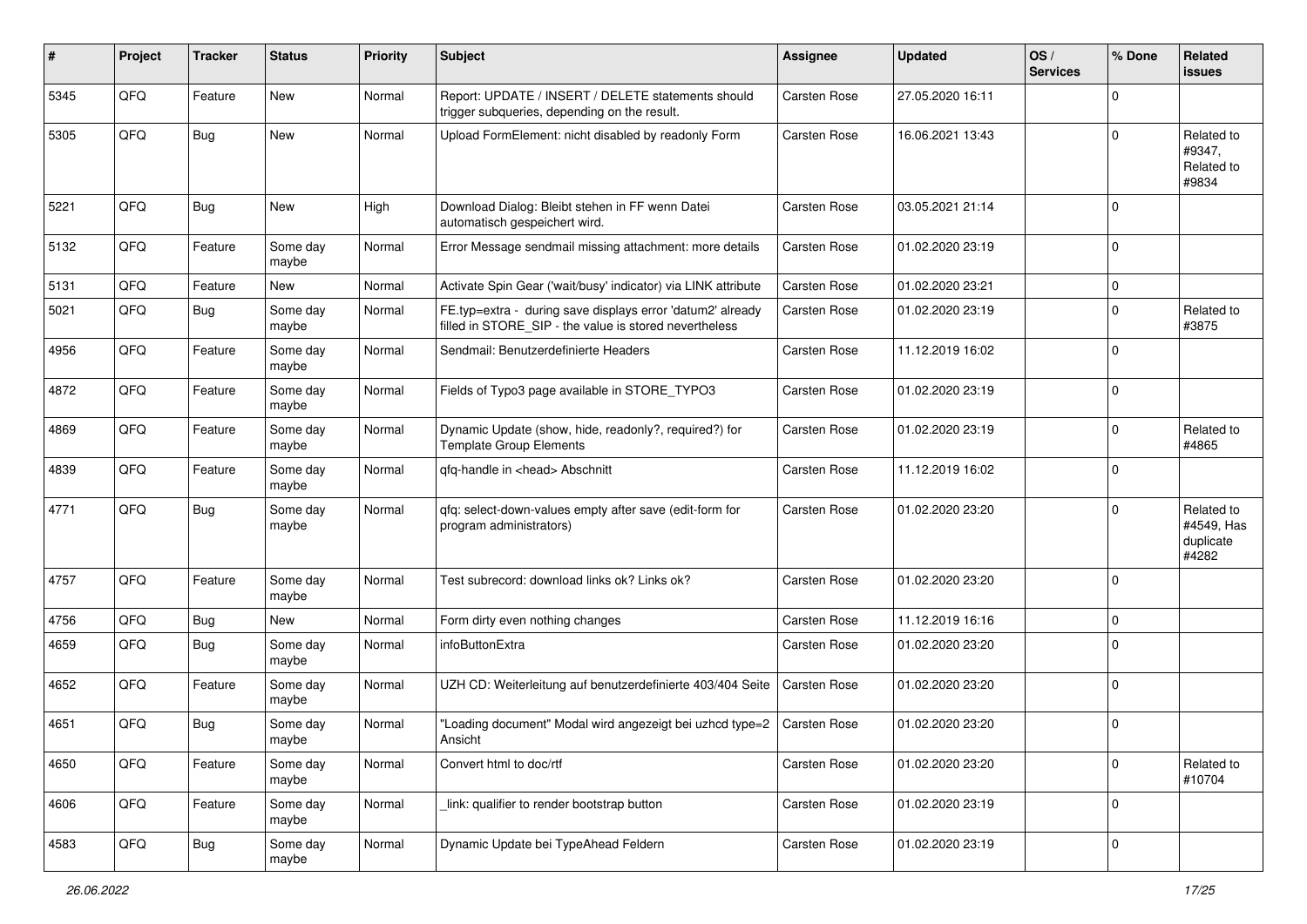| #    | Project | <b>Tracker</b> | <b>Status</b>     | <b>Priority</b> | <b>Subject</b>                                                                                                          | <b>Assignee</b>     | <b>Updated</b>   | OS/<br><b>Services</b> | % Done      | Related<br><b>issues</b>                    |
|------|---------|----------------|-------------------|-----------------|-------------------------------------------------------------------------------------------------------------------------|---------------------|------------------|------------------------|-------------|---------------------------------------------|
| 4549 | QFQ     | <b>Bug</b>     | Some day<br>maybe | Normal          | TemplateGroups: FE.type SELECT loose selected value<br>after save                                                       | Carsten Rose        | 01.02.2020 23:20 |                        | $\Omega$    | Related to<br>#4548.<br>Related to<br>#4771 |
| 4528 | QFQ     | Bug            | Some day<br>maybe | Normal          | extraButtonLock mit SQLAhead Bug                                                                                        | <b>Carsten Rose</b> | 01.02.2020 23:19 |                        | $\mathbf 0$ |                                             |
| 4413 | QFQ     | Feature        | <b>New</b>        | Normal          | fieldset: show/hidden, modeSgl, dynamicUpdate                                                                           | Carsten Rose        | 09.02.2022 15:19 |                        | $\Omega$    |                                             |
| 4365 | QFQ     | Feature        | Some day<br>maybe | Normal          | Multi Language: new way of config                                                                                       | Carsten Rose        | 01.02.2020 23:20 |                        | $\Omega$    |                                             |
| 4349 | QFQ     | Feature        | Some day<br>maybe | Normal          | link download: downloaded external URL to<br>deliver/concatenate - check mimetipe and handle it correctly               | Carsten Rose        | 11.12.2019 16:02 |                        | $\Omega$    |                                             |
| 4343 | QFQ     | Feature        | Some day<br>maybe | Normal          | Link: Classifier to add 'attributes'                                                                                    | Carsten Rose        | 01.02.2020 23:20 |                        | $\mathbf 0$ | Related to<br>#14077                        |
| 4330 | QFQ     | Feature        | Some day<br>maybe | Normal          | Error Message: report missing {{ / }} in sqlUpdate, sqlInsert,<br>sqlDelete, sqlAfter, sqlBefore in FE action elements. | Carsten Rose        | 01.02.2020 23:20 |                        | $\Omega$    |                                             |
| 4328 | QFQ     | <b>Bug</b>     | Some day<br>maybe | Normal          | Error Message: Show FE name/number on problems in FE                                                                    | Carsten Rose        | 01.02.2020 23:20 |                        | $\mathbf 0$ |                                             |
| 4293 | QFQ     | <b>Bug</b>     | Some day<br>maybe | Normal          | Download broken if token 'd:' is missing - but no error<br>message                                                      | Carsten Rose        | 11.12.2019 16:03 |                        | $\Omega$    | Related to<br>#7514                         |
| 4279 | QFQ     | <b>Bug</b>     | Some day<br>maybe | High            | config.linkVars lost                                                                                                    | Carsten Rose        | 03.05.2021 21:14 |                        | $\Omega$    |                                             |
| 4259 | QFQ     | Feature        | Some day<br>maybe | Normal          | Instant trigger a cron job                                                                                              | Carsten Rose        | 11.12.2019 16:03 |                        | 0           |                                             |
| 4258 | QFQ     | Feature        | Some day<br>maybe | High            | <b>System Defaults: Forms</b>                                                                                           | Carsten Rose        | 03.05.2021 21:14 |                        | $\Omega$    |                                             |
| 4250 | QFQ     | Feature        | New               | Normal          | AutoCron in QFQ via PHP                                                                                                 | Carsten Rose        | 01.02.2020 23:21 |                        | $\Omega$    | Related to<br>#3292.<br>Related to<br>#3291 |
| 4197 | QFQ     | Feature        | Some day<br>maybe | Normal          | Unit Test fuer JSON Stream von QuickFormQuery.php ><br>doForm()                                                         | <b>Carsten Rose</b> | 11.12.2019 16:03 |                        | $\mathbf 0$ |                                             |
| 4092 | QFQ     | Bug            | Some day<br>maybe | Normal          | 1) Logging verbessern wann welches FE warum<br>ausgefuehrt wird, 2) Documentation: Best Practice Template<br>Group      | Carsten Rose        | 01.02.2020 23:19 |                        | $\Omega$    | Related to<br>#3504                         |
| 4082 | QFQ     | Feature        | New               | Normal          | Dynamic Update: modeSql - useful default                                                                                | Carsten Rose        | 01.02.2020 23:22 |                        | $\mathbf 0$ |                                             |
| 4050 | QFQ     | Feature        | New               | Normal          | sql.log: 1) FormElement ID which causes a specific action,<br>2) Result in the same row.                                | Carsten Rose        | 15.04.2020 11:35 |                        | $\Omega$    | Related to<br>#5458                         |
| 4026 | QFQ     | Feature        | Some day<br>maybe | Normal          | sqlLog.sql: log number of FE.id                                                                                         | Carsten Rose        | 11.12.2019 16:03 |                        | $\Omega$    | Related to<br>#5458                         |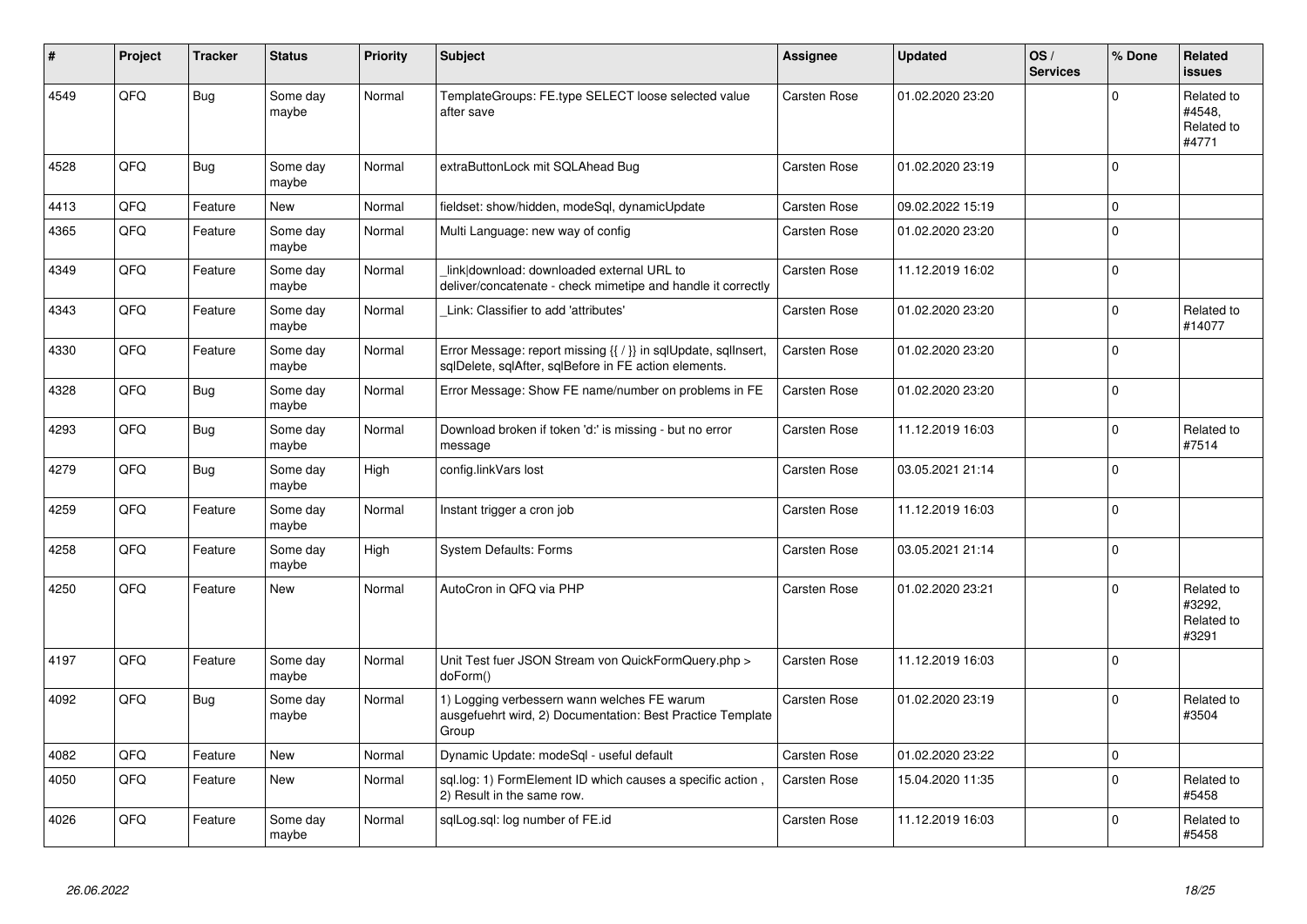| ∦    | Project | <b>Tracker</b> | <b>Status</b>     | <b>Priority</b> | <b>Subject</b>                                                                                                                      | Assignee     | <b>Updated</b>   | OS/<br><b>Services</b> | % Done      | <b>Related</b><br>issues                    |
|------|---------|----------------|-------------------|-----------------|-------------------------------------------------------------------------------------------------------------------------------------|--------------|------------------|------------------------|-------------|---------------------------------------------|
| 4023 | QFQ     | Feature        | <b>New</b>        | Normal          | prepared statements - FE action: salveld, sqllnsert,<br>sqlUpdate, sqlDelete, sqlBefore, sqlAfter                                   | Carsten Rose | 11.12.2019 16:15 |                        | $\Omega$    |                                             |
| 4018 | QFQ     | Feature        | Some day<br>maybe | Normal          | typeahead: solve problem with potential long query<br>parameter                                                                     | Carsten Rose | 11.12.2019 16:03 |                        | $\mathbf 0$ |                                             |
| 4008 | QFQ     | <b>Bug</b>     | Some day<br>maybe | Normal          | FormElemen.type=sendmail: wrong 'TO' if 'real<br>name <rea@mail.to>' is used</rea@mail.to>                                          | Carsten Rose | 11.12.2019 16:03 |                        | $\mathbf 0$ |                                             |
| 3991 | QFQ     | Feature        | Some day<br>maybe | Normal          | report: Columnname '_skipWrap' skips 'fbeg', 'fend'                                                                                 | Carsten Rose | 11.12.2019 16:03 |                        | $\mathbf 0$ |                                             |
| 3990 | QFQ     | Feature        | Some day<br>maybe | High            | custom class definition: add space automatically                                                                                    | Carsten Rose | 03.05.2021 21:14 |                        | $\Omega$    |                                             |
| 3967 | QFQ     | Feature        | Some day<br>maybe | High            | Report: Checkbox, Radio, Dropdown, Input welches ohne<br>Submit funktioniert - 'Inline-Form'                                        | Carsten Rose | 03.05.2021 21:14 |                        | $\Omega$    |                                             |
| 3947 | QFQ     | Feature        | Some day<br>maybe | Normal          | Attack detectect: logout current user                                                                                               | Carsten Rose | 11.12.2019 16:03 |                        | $\Omega$    | Related to<br>#5458,<br>Related to<br>#6299 |
| 3942 | QFQ     | Feature        | Some day<br>maybe | Normal          | Action Elemente: neu generierte IDs via FE weitergeben                                                                              | Carsten Rose | 11.12.2019 16:03 |                        | $\mathbf 0$ | Related to<br>#3941                         |
| 3941 | QFQ     | Feature        | Some day<br>maybe | Normal          | sqlAfter: es sollten mehrere moeglich sein                                                                                          | Carsten Rose | 11.12.2019 16:03 |                        | $\Omega$    | Related to<br>#3942                         |
| 3905 | QFQ     | Feature        | Some day<br>maybe | Normal          | Documentation: Best Practice anhand eines Online<br>Bewerbungstools                                                                 | Carsten Rose | 11.12.2019 16:03 |                        | $\mathbf 0$ |                                             |
| 3900 | QFQ     | Feature        | Some day<br>maybe | Normal          | Extend documentation of 'Copy / Paste'                                                                                              | Carsten Rose | 11.12.2019 16:03 |                        | $\mathbf 0$ | Related to<br>#3899                         |
| 3895 | QFQ     | Bug            | Some day<br>maybe | Normal          | typeahead pedantic: on lehrkredit Idap webpass - if only one<br>person is in dropdown, such person can't be selected                | Carsten Rose | 11.12.2019 16:03 |                        | $\Omega$    |                                             |
| 3882 | QFQ     | <b>Bug</b>     | Some day<br>maybe | Normal          | templateGroup: disable 'add' if limit is reached - funktioniert<br>nicht wenn bereits records existierten                           | Carsten Rose | 11.12.2019 16:03 |                        | $\mathbf 0$ |                                             |
| 3877 | QFQ     | Feature        | Some day<br>maybe | Normal          | FormEditor: die Felder die aktuell nicht gebraucht werden<br>nur auf readonly/disabled setzen (nicht ausblenden > das<br>irritiert. | Carsten Rose | 11.12.2019 16:03 |                        | $\mathbf 0$ |                                             |
| 3867 | QFQ     | Feature        | Priorize          | Normal          | Readonly Formular: Template Groups add/delete<br>ausbeldnen                                                                         | Carsten Rose | 05.05.2021 22:12 |                        | $\Omega$    |                                             |
| 3864 | QFQ     | Feature        | New               | Normal          | Encrypt / decrypt field                                                                                                             | Carsten Rose | 08.03.2021 18:08 |                        | 0           |                                             |
| 3848 | QFQ     | Feature        | Some day<br>maybe | High            | Antivirus check fuer Upload files in qfq?                                                                                           | Carsten Rose | 03.05.2021 21:14 |                        | $\Omega$    | Related to<br>#4131                         |
| 3811 | QFQ     | <b>Bug</b>     | Some day<br>maybe | Normal          | Dynamic Update: extraButtonInfo - Text aktualisieren                                                                                | Carsten Rose | 11.12.2019 16:03 |                        | $\mathbf 0$ | Related to<br>#11517                        |
| 3782 | QFQ     | <b>Bug</b>     | Priorize          | Normal          | Bei fehlerhafter Eingabe (z.B. Datum) sollte das erwartete<br>Format angezeigt werden                                               | Carsten Rose | 01.02.2020 10:13 |                        | $\mathbf 0$ |                                             |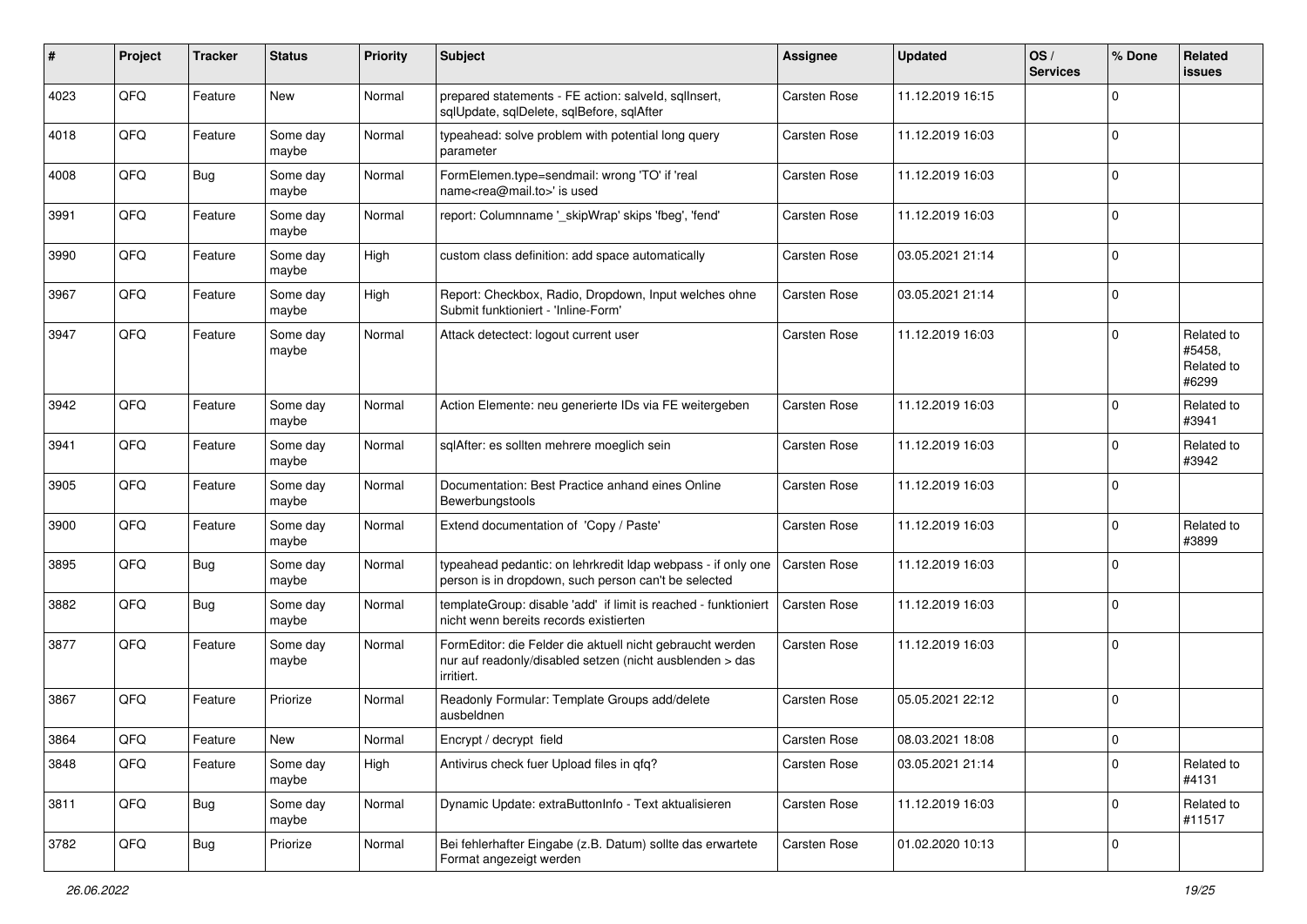| #    | Project | <b>Tracker</b> | <b>Status</b>     | <b>Priority</b> | <b>Subject</b>                                                                                                                               | Assignee            | <b>Updated</b>   | OS/<br><b>Services</b> | % Done   | Related<br><b>issues</b>                    |
|------|---------|----------------|-------------------|-----------------|----------------------------------------------------------------------------------------------------------------------------------------------|---------------------|------------------|------------------------|----------|---------------------------------------------|
| 3750 | QFQ     | Bug            | Some day<br>maybe | Normal          | FE in a row: if one violates check, all are red                                                                                              | Carsten Rose        | 11.12.2019 16:03 |                        | $\Omega$ |                                             |
| 3727 | QFQ     | Feature        | <b>New</b>        | High            | Security: Session Hijacking erschweren                                                                                                       | Carsten Rose        | 03.05.2021 21:14 |                        | $\Omega$ |                                             |
| 3708 | QFQ     | Feature        | Some day<br>maybe | Normal          | Form: input - 'specialchars', 'none'  gewisse tags<br>erlauben, andere verbieten                                                             | Carsten Rose        | 11.12.2019 16:02 |                        | $\Omega$ | Related to<br>#14320                        |
| 3682 | QFQ     | Bug            | Some day<br>maybe | Normal          | Dynamic update: Radio buttons                                                                                                                | <b>Carsten Rose</b> | 11.12.2019 16:02 |                        | $\Omega$ |                                             |
| 3677 | QFQ     | Feature        | Some day<br>maybe | Normal          | wkhtmltopdf: FE User access prohibited, if client IP changes<br>\$TYPO3_CONF_VARS[FE][lockIP]                                                | Carsten Rose        | 11.12.2019 16:02 |                        | $\Omega$ |                                             |
| 3666 | QFQ     | Feature        | Some day<br>maybe | Normal          | a) Performance Messung: mysql_real_escape_string() im<br>Vergleich zu str_replace(), b) doppeltes Aufrufen von<br>mysql_real_escape_string() | Carsten Rose        | 11.12.2019 16:02 |                        | $\Omega$ |                                             |
| 3588 | QFQ     | Bug            | Some day<br>maybe | Normal          | templateGroup: versteckte Elemente werden weiterhin<br>gespeichert.                                                                          | Carsten Rose        | 11.12.2019 16:02 |                        | $\Omega$ |                                             |
| 3570 | QFQ     | Bug            | Some day<br>maybe | High            | Formular mit prmitnew permitEdit=Always wird nicht<br>aufgerufen (ist leer)                                                                  | Carsten Rose        | 03.05.2021 21:14 |                        | $\Omega$ |                                             |
| 3547 | QFQ     | <b>Bug</b>     | <b>New</b>        | Normal          | FE of type 'note' causes writing of empty fields.                                                                                            | Carsten Rose        | 01.02.2020 23:21 |                        | $\Omega$ |                                             |
| 3537 | QFQ     | Feature        | Some day<br>maybe | Low             | SHOW COLUMNS FROM tableName - Extend '{{!'<br>definition                                                                                     | Carsten Rose        | 11.12.2019 16:02 |                        | $\Omega$ |                                             |
| 3504 | QFQ     | Feature        | <b>New</b>        | Normal          | Logging: welche Action FEs werden wann wie ausgefuehrt                                                                                       | Carsten Rose        | 01.02.2020 23:21 |                        | $\Omega$ | Related to<br>#5458.<br>Related to<br>#4092 |
| 3458 | QFQ     | Feature        | Some day<br>maybe | Normal          | Display 'Edit Form Element'-Checkbox on form: should<br>depend on FE Group                                                                   | Carsten Rose        | 11.12.2019 16:02 |                        | $\Omega$ | Related to<br>#3447                         |
| 3457 | QFQ     | Feature        | Some day<br>maybe | Normal          | LDAP: concat multi values to one single entry                                                                                                | Carsten Rose        | 11.12.2019 16:02 |                        | $\Omega$ |                                             |
| 3432 | QFQ     | Feature        | <b>New</b>        | Normal          | subrecord: dynamicUpdate                                                                                                                     | Carsten Rose        | 11.06.2020 21:10 |                        | $\Omega$ | Related to<br>#5691                         |
| 3402 | QFQ     | Feature        | Some day<br>maybe | Normal          | Syntax Highlighting via CodeMirror                                                                                                           | Carsten Rose        | 11.12.2019 16:02 |                        | 100      | Related to<br>#3207                         |
| 3385 | QFQ     | Feature        | Some day<br>maybe | Normal          | templateGroup: insert/update/delete non primary records                                                                                      | Carsten Rose        | 11.12.2019 16:02 |                        | $\Omega$ |                                             |
| 3350 | QFQ     | Feature        | Some day<br>maybe | Normal          | FormEditor: Hilfetext hinter 'checktype'                                                                                                     | Carsten Rose        | 11.12.2019 16:02 |                        | $\Omega$ |                                             |
| 3349 | QFQ     | Bug            | Some day<br>maybe | Normal          | config.qfq.ini: a) vertraegt keine '=' im Value (z.B. Passwort),<br>b) Values sollten in ticks einschliessbar sein (spaces, )                | Carsten Rose        | 11.12.2019 16:02 |                        | $\Omega$ |                                             |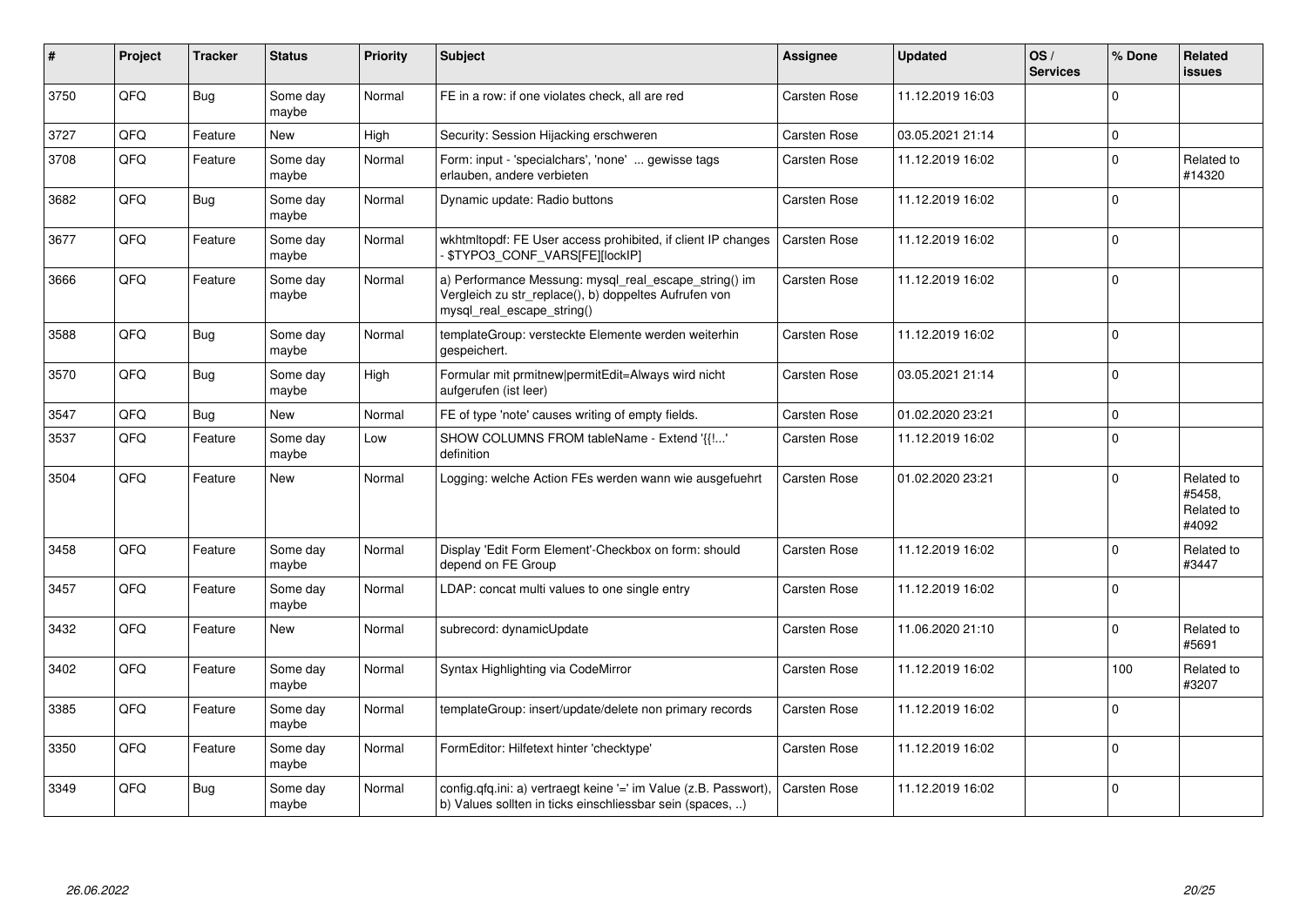| #     | Project | <b>Tracker</b> | <b>Status</b>     | <b>Priority</b> | <b>Subject</b>                                                                                                     | Assignee            | <b>Updated</b>   | OS/<br><b>Services</b> | % Done       | Related<br><b>issues</b>                    |
|-------|---------|----------------|-------------------|-----------------|--------------------------------------------------------------------------------------------------------------------|---------------------|------------------|------------------------|--------------|---------------------------------------------|
| 3332  | QFQ     | Feature        | Some day<br>maybe | Normal          | Uploads: Thumbnails, Details zum hochgeladenen File                                                                | Carsten Rose        | 11.12.2019 16:02 |                        | $\Omega$     | Related to<br>#3264,<br>Related to<br>#5333 |
| 3331  | QFQ     | Feature        | Some day<br>maybe | Normal          | Default Tooltip fuer page? Links: mit Form und Record ID                                                           | Carsten Rose        | 11.12.2019 16:02 |                        | $\mathbf{0}$ |                                             |
| 3291  | QFQ     | Feature        | Some day<br>maybe | Normal          | AutoCron websiteToken                                                                                              | Carsten Rose        | 11.12.2019 16:02 |                        | 0            | Related to<br>#4250                         |
| 3285  | QFQ     | Feature        | Some day<br>maybe | Normal          | Zeichenlimit pro Feld: textarea / editor                                                                           | Carsten Rose        | 11.12.2019 16:02 |                        | $\Omega$     |                                             |
| 3273  | QFQ     | Feature        | Some day<br>maybe | Low             | Dirty Flag in Form                                                                                                 | Carsten Rose        | 11.12.2019 16:02 |                        | $\mathbf{0}$ |                                             |
| 3267  | QFQ     | Feature        | Some day<br>maybe | Normal          | 2 Forms auf einer Seite: real + Read only                                                                          | <b>Carsten Rose</b> | 11.12.2019 16:03 |                        | $\pmb{0}$    |                                             |
| 3216  | QFQ     | Feature        | Some day<br>maybe | Normal          | dynamic update für checkbox label2                                                                                 | <b>Carsten Rose</b> | 11.12.2019 16:03 |                        | $\pmb{0}$    | Related to<br>#2081                         |
| 3130  | QFQ     | <b>Bug</b>     | Some day<br>maybe | Normal          | Debug Info's nicht korrekt nach 'New > Save'.                                                                      | <b>Carsten Rose</b> | 11.12.2019 16:03 |                        | $\pmb{0}$    | Related to<br>#3253                         |
| 3109  | QFQ     | <b>Bug</b>     | Some day<br>maybe | High            | RealUrl: Links werden nicht korrekt gerendert                                                                      | Carsten Rose        | 03.05.2021 21:14 |                        | $\mathbf 0$  |                                             |
| 3061  | QFQ     | Bug            | Some day<br>maybe | High            | winstitute: mysql connection durcheinander - nmhp17<br>(ag7)/QFQ arbeitet mit DB/Tabellen von biostat.             | Carsten Rose        | 03.05.2021 21:14 |                        | $\mathbf 0$  |                                             |
| 2995  | QFQ     | Feature        | Some day<br>maybe | Normal          | Dropdown JQuery Plugin: 'chosen' - Moeglichkeit um Select<br>Listen mehr Funktion zu geben. Kein Bootstrap noetig. | <b>Carsten Rose</b> | 11.12.2019 16:03 |                        | $\pmb{0}$    |                                             |
| 2643  | QFQ     | <b>Bug</b>     | Some day<br>maybe | Normal          | Zend / PHP Webinars anschauen                                                                                      | Carsten Rose        | 01.02.2020 15:56 |                        | $\pmb{0}$    |                                             |
| 2361  | QFQ     | Feature        | <b>New</b>        | Normal          | Logging wer/wann/wo welches Formular aufgerufen hat                                                                | <b>Carsten Rose</b> | 11.12.2019 16:15 |                        | $\mathbf 0$  | Related to<br>#4432,<br>Related to<br>#7480 |
| 2084  | QFQ     | Feature        | Some day<br>maybe | Normal          | Mailto mit encryption: Subrecord                                                                                   | Carsten Rose        | 11.12.2019 16:03 |                        | $\mathbf 0$  | Related to<br>#2082                         |
| 1946  | QFQ     | Feature        | Some day<br>maybe | Normal          | Kontrolle ob der ReadOnly Modus bei den<br>Formularelementen korrekt implementiert ist                             | Carsten Rose        | 11.12.2019 16:03 |                        | $\mathbf 0$  |                                             |
| 1635  | QFQ     | Feature        | Some day<br>maybe | Normal          | QFQ Extension content record: weitere Optionen<br>einblenden.                                                      | Carsten Rose        | 11.12.2019 16:03 |                        | $\pmb{0}$    |                                             |
| 13647 | QFQ     | Bug            | <b>New</b>        | Normal          | Autofocus funktioniert nicht auf Chrome                                                                            | Benjamin Baer       | 19.03.2022 17:44 |                        | $\pmb{0}$    |                                             |
| 13528 | QFQ     | <b>Bug</b>     | <b>New</b>        | Normal          | gfg.io > releases: es wird kein neues Release angelegt                                                             | Benjamin Baer       | 19.03.2022 17:46 |                        | 0            |                                             |
| 12556 | QFQ     | Feature        | <b>New</b>        | Normal          | Pills Title: colored = static or dynamic on allrequiredgiven                                                       | Benjamin Baer       | 19.03.2022 17:49 |                        | $\pmb{0}$    |                                             |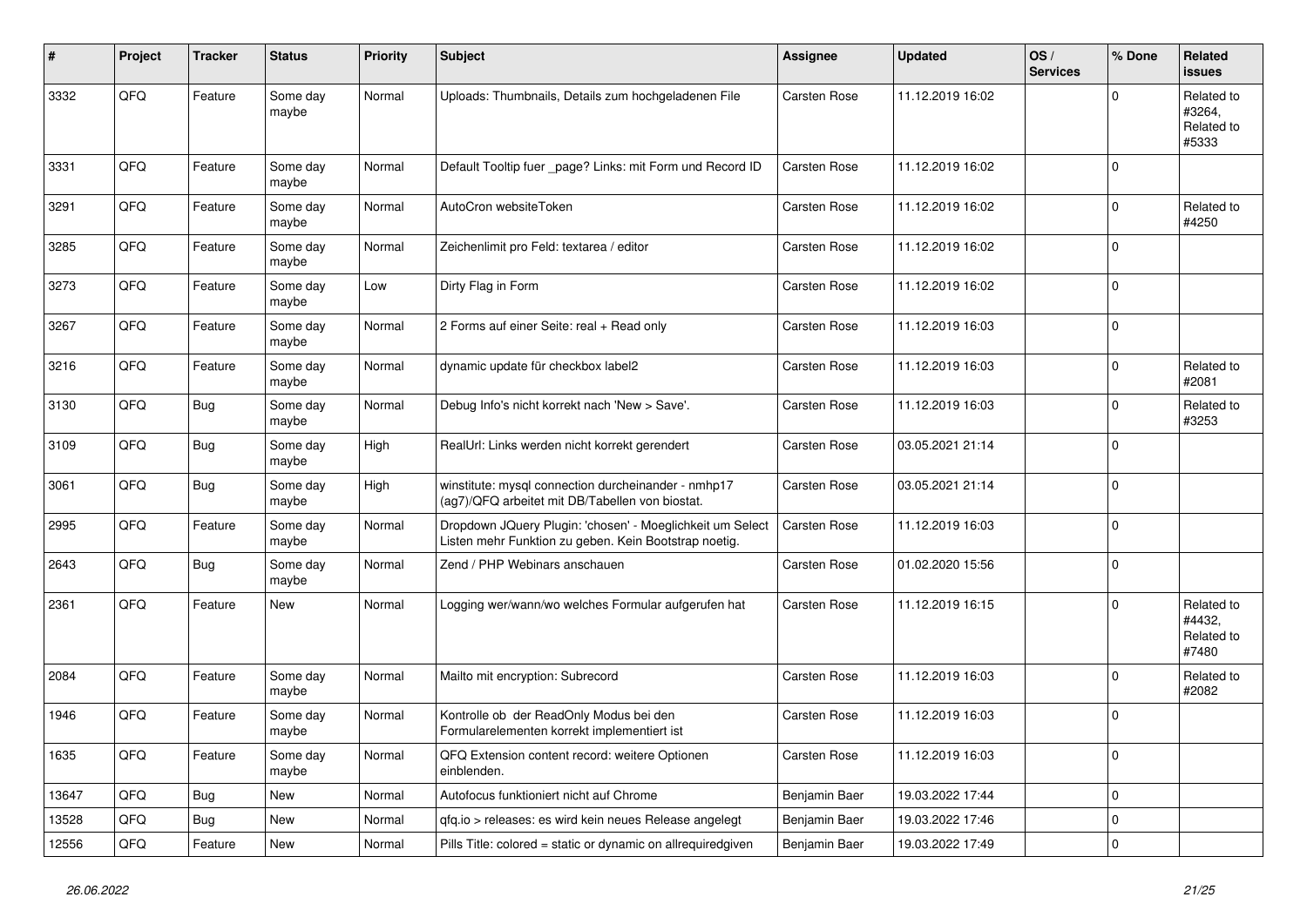| #     | Project | <b>Tracker</b> | <b>Status</b>     | <b>Priority</b> | <b>Subject</b>                                                                           | Assignee      | <b>Updated</b>   | OS/<br><b>Services</b> | % Done      | <b>Related</b><br><b>issues</b>                                        |
|-------|---------|----------------|-------------------|-----------------|------------------------------------------------------------------------------------------|---------------|------------------|------------------------|-------------|------------------------------------------------------------------------|
| 12490 | QFQ     | Feature        | New               | Normal          | Loading Plugins in QFQ - see what tinymce does. (lazy<br>loading)                        | Benjamin Baer | 08.06.2022 10:37 |                        | $\Omega$    | Related to<br>#12611,<br>Related to<br>#10013.<br>Related to<br>#7732  |
| 12476 | QFQ     | Feature        | New               | Normal          | clearMe: a) should trigger 'dirty', b) sticky on textarea resize                         | Benjamin Baer | 04.01.2022 08:40 |                        | $\Omega$    | Related to<br>#9528                                                    |
| 11237 | QFQ     | <b>Bug</b>     | <b>New</b>        | High            | Radiobutton / parameter.buttonClass= btn-default - kein dirty   Benjamin Baer<br>Trigger |               | 03.05.2021 21:12 |                        | $\Omega$    | Related to<br>#10766                                                   |
| 11057 | QFQ     | Bug            | New               | High            | Checkboxes ohne span.checkmark im Report werden<br>ausgeblendet                          | Benjamin Baer | 03.05.2021 21:12 |                        | $\mathbf 0$ | Related to<br>#11039                                                   |
| 10003 | QFQ     | Feature        | Priorize          | Normal          | fieldset: stronger visualize group                                                       | Benjamin Baer | 12.02.2020 08:13 |                        | $\Omega$    |                                                                        |
| 9898  | QFQ     | <b>Bug</b>     | Feedback          | Normal          | Formular trotz Timeout gespeichert                                                       | Benjamin Baer | 01.02.2020 15:56 |                        | 0           |                                                                        |
| 9548  | QFQ     | Feature        | Feedback          | High            | FormElement: Pattern mismatch - optional report only on<br>focus lost                    | Benjamin Baer | 03.05.2021 21:14 |                        | $\Omega$    |                                                                        |
| 9535  | QFQ     | <b>Bug</b>     | Feedback          | Normal          | Report:  AS '_vertical' - column to wide - vertical >> rot45,<br>rot <sub>90</sub>       | Benjamin Baer | 01.02.2020 15:56 |                        | $\Omega$    |                                                                        |
| 9135  | QFQ     | Feature        | Priorize          | Normal          | Progress Bar generic / replace old hourglass download<br>popup                           | Benjamin Baer | 03.01.2022 07:43 |                        | $\Omega$    |                                                                        |
| 9130  | QFQ     | Feature        | Some day<br>maybe | Normal          | tablesorter: Automatic Row numbering / Zeilenummer                                       | Benjamin Baer | 01.02.2020 23:22 |                        | $\Omega$    |                                                                        |
| 8522  | QFQ     | Feature        | Some day<br>maybe | Normal          | build QFQ - npm warnings                                                                 | Benjamin Baer | 01.02.2020 23:19 |                        | 50          |                                                                        |
| 7965  | QFQ     | Feature        | Priorize          | Normal          | Input type 'text' with visual format - currency                                          | Benjamin Baer | 03.01.2022 07:45 |                        | 0           |                                                                        |
| 7732  | QFQ     | Feature        | Some day<br>maybe | Normal          | Javascript: Lazy Loading der add on libs                                                 | Benjamin Baer | 08.06.2022 10:38 |                        | $\Omega$    | Related to<br>#12611,<br>Related to<br>#12490,<br>Related to<br>#10013 |
| 7730  | QFQ     | Feature        | Priorize          | Normal          | SELECT Box: title in between                                                             | Benjamin Baer | 01.02.2020 23:22 |                        | $\Omega$    |                                                                        |
| 7602  | QFQ     | Feature        | ToDo              | High            | Multi Select: with checkboxes                                                            | Benjamin Baer | 22.03.2022 09:07 |                        | $\mathbf 0$ |                                                                        |
| 6972  | QFQ     | Feature        | Some day<br>maybe | Normal          | Fabric Clipboard / cross browser tab                                                     | Benjamin Baer | 01.02.2020 23:21 |                        | $\Omega$    |                                                                        |
| 6970  | QFQ     | Feature        | Some day<br>maybe | Normal          | tablesorter: default fuer 'sortReset' aendern von 'Ctrl' zu 'Alt'                        | Benjamin Baer | 01.02.2020 23:21 |                        | $\Omega$    |                                                                        |
| 6870  | QFQ     | Feature        | Priorize          | Normal          | Click on '_link' triggers an API call                                                    | Benjamin Baer | 03.01.2022 08:25 |                        | 0           |                                                                        |
| 6801  | QFQ     | Feature        | Priorize          | Normal          | Fabric: Maximize / Fulllscreen                                                           | Benjamin Baer | 21.03.2022 09:56 |                        | $\Omega$    |                                                                        |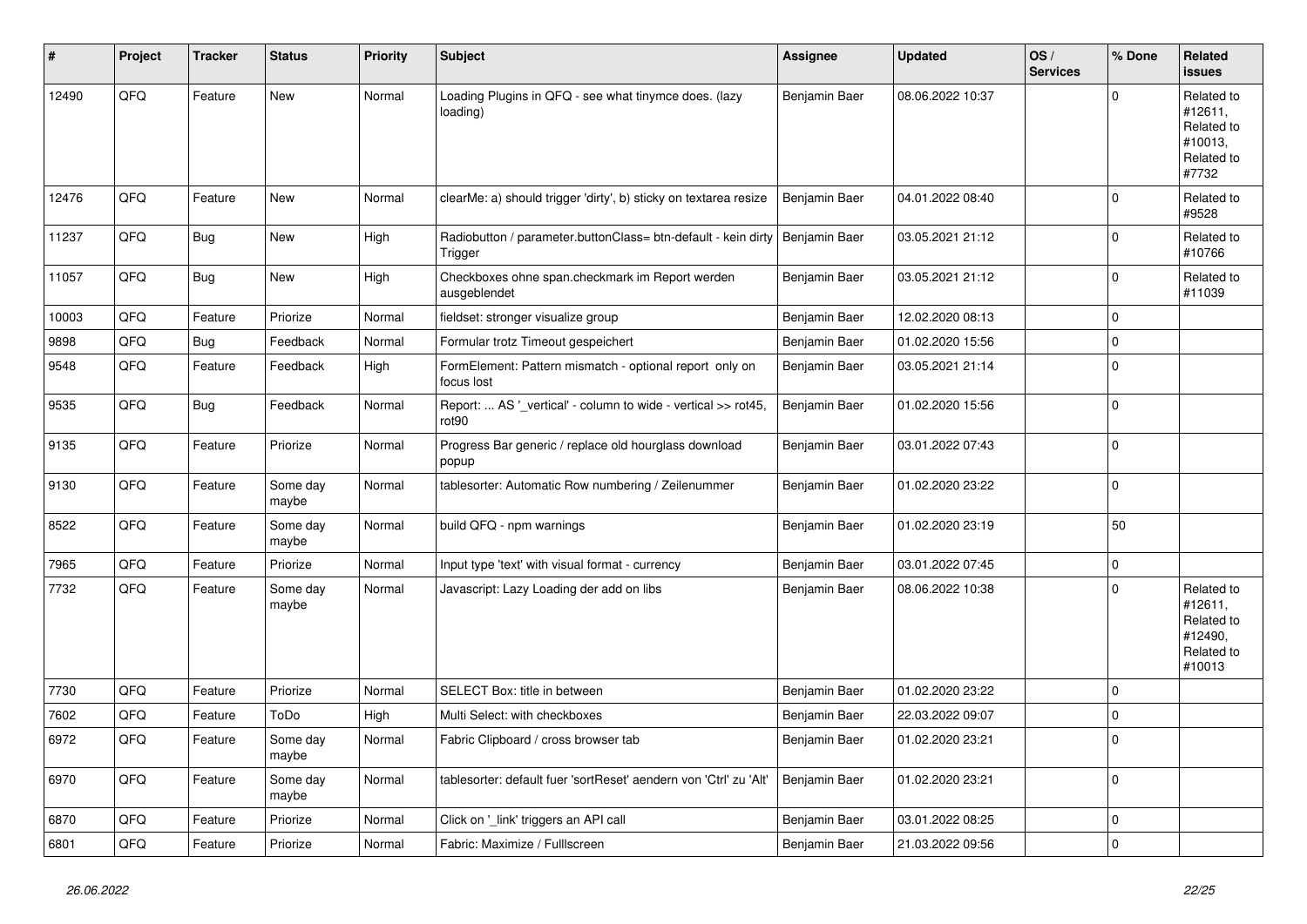| #     | Project | <b>Tracker</b> | <b>Status</b>     | <b>Priority</b> | <b>Subject</b>                                                                                                                                           | <b>Assignee</b> | <b>Updated</b>   | OS/<br><b>Services</b> | % Done      | <b>Related</b><br>issues   |
|-------|---------|----------------|-------------------|-----------------|----------------------------------------------------------------------------------------------------------------------------------------------------------|-----------------|------------------|------------------------|-------------|----------------------------|
| 6566  | QFQ     | Bug            | Priorize          | Normal          | Link Function 'delete': provided parameter missing on page<br>reload                                                                                     | Benjamin Baer   | 03.01.2022 08:08 |                        | $\Omega$    |                            |
| 6224  | QFQ     | Feature        | Priorize          | Normal          | Dynamic update: fade in/out fields                                                                                                                       | Benjamin Baer   | 21.03.2022 09:50 |                        | $\Omega$    |                            |
| 6140  | QFQ     | Bug            | Priorize          | Normal          | QFQ DnD Sort: Locked fields                                                                                                                              | Benjamin Baer   | 21.03.2022 09:56 |                        | $\Omega$    |                            |
| 5562  | QFQ     | Feature        | Priorize          | Normal          | Drag'n'Drop fuer Uploads                                                                                                                                 | Benjamin Baer   | 21.03.2022 09:52 |                        | $\Omega$    | Related to<br>#9706        |
| 5389  | QFQ     | Feature        | Some day<br>maybe | Normal          | QFQ Design: Multline label / note                                                                                                                        | Benjamin Baer   | 01.02.2020 23:19 |                        | $\Omega$    |                            |
| 5366  | QFQ     | Feature        | Priorize          | Normal          | Saving with keyboard shortcuts                                                                                                                           | Benjamin Baer   | 21.03.2022 09:47 |                        | $\mathbf 0$ |                            |
| 5024  | QFQ     | Feature        | Some day<br>maybe | Normal          | Fabric: Generate PDF with edits                                                                                                                          | Benjamin Baer   | 01.02.2020 23:20 |                        | $\Omega$    | Related to<br>#10704       |
| 4457  | QFQ     | <b>Bug</b>     | Priorize          | Normal          | typeahead: pressing return to select an item, saves the form<br>and closes the form.                                                                     | Benjamin Baer   | 03.01.2022 08:01 |                        | $\Omega$    | Related to<br>#4398        |
| 4454  | QFQ     | Bug            | Some day<br>maybe | Normal          | Required Elements: multiple elements in a row - whole row<br>marked if only one input is empty.                                                          | Benjamin Baer   | 01.02.2020 23:20 |                        | $\Omega$    |                            |
| 4420  | QFQ     | Feature        | Some day<br>maybe | Normal          | Client: Local Storage - store the changes of a form, local in<br>the browser.                                                                            | Benjamin Baer   | 11.12.2019 16:02 |                        | $\Omega$    |                            |
| 4398  | QFQ     | Bug            | Some day<br>maybe | Normal          | Typeahead: mouse click in a prefilled input opens a single<br>item dropdown with the current value - click on it seems to<br>set the value, not the key. | Benjamin Baer   | 01.02.2020 23:20 |                        | $\Omega$    | Related to<br>#4457        |
| 3692  | QFQ     | Feature        | Some day<br>maybe | Normal          | QFQ Webseite                                                                                                                                             | Benjamin Baer   | 11.12.2019 16:02 |                        | $\Omega$    | Related to<br>#5033        |
| 3415  | QFQ     | Feature        | Some day<br>maybe | Normal          | FE Login Box Templatefile                                                                                                                                | Benjamin Baer   | 11.12.2019 16:02 |                        | $\Omega$    |                            |
| 2665  | QFQ     | Bug            | Priorize          | Normal          | Dynamic Update funktioniert nicht, wenn beim<br>entsprechenden FormElement eine size angegeben ist.                                                      | Benjamin Baer   | 03.01.2022 08:12 |                        | $30\,$      |                            |
| 2063  | QFQ     | <b>Bug</b>     | Some day<br>maybe | Normal          | Pills auf 'inaktiv' setzen falls keine Element auf dem Pill<br>sichtbar sind.                                                                            | Benjamin Baer   | 11.12.2019 16:03 |                        | $\mathbf 0$ | Related to<br>#3752        |
| 14185 | QFQ     | Feature        | New               | Normal          | External/Autocron.php - better suitable directory                                                                                                        | Support: System | 28.05.2022 11:03 |                        | $\Omega$    |                            |
| 12156 | QFQ     | Feature        | New               | Normal          | Form: Optional disable 'leave page'                                                                                                                      |                 | 03.05.2021 20:45 |                        | $\Omega$    |                            |
| 12135 | QFQ     | Feature        | <b>New</b>        | Normal          | Subrecord: Notiz                                                                                                                                         |                 | 24.04.2021 16:58 |                        | $\mathbf 0$ |                            |
| 12039 | QFQ     | Feature        | New               | Normal          | Missing htmlSpecialChar() in pre processing on form submit                                                                                               |                 | 18.02.2021 00:09 |                        | 0           | Related to<br>#14320       |
| 12038 | QFQ     | Feature        | New               | Normal          | a) STORE_VAR: filenameOnlyStripUniq, b) SP:<br>QSTRIPUNIQ()                                                                                              |                 | 17.02.2021 23:55 |                        | $\mathbf 0$ |                            |
| 11850 | QFQ     | Feature        | New               | Urgent          | Wizard Form: basierend auf einer Tabelle eine Form<br>anlegen.                                                                                           |                 | 03.05.2021 21:12 |                        | $\mathbf 0$ | <b>Blocked by</b><br>#8082 |
| 11716 | QFQ     | Feature        | New               | Normal          | Form an beliebiger Stelle im Report anzeigen                                                                                                             |                 | 09.12.2020 09:47 |                        | $\pmb{0}$   |                            |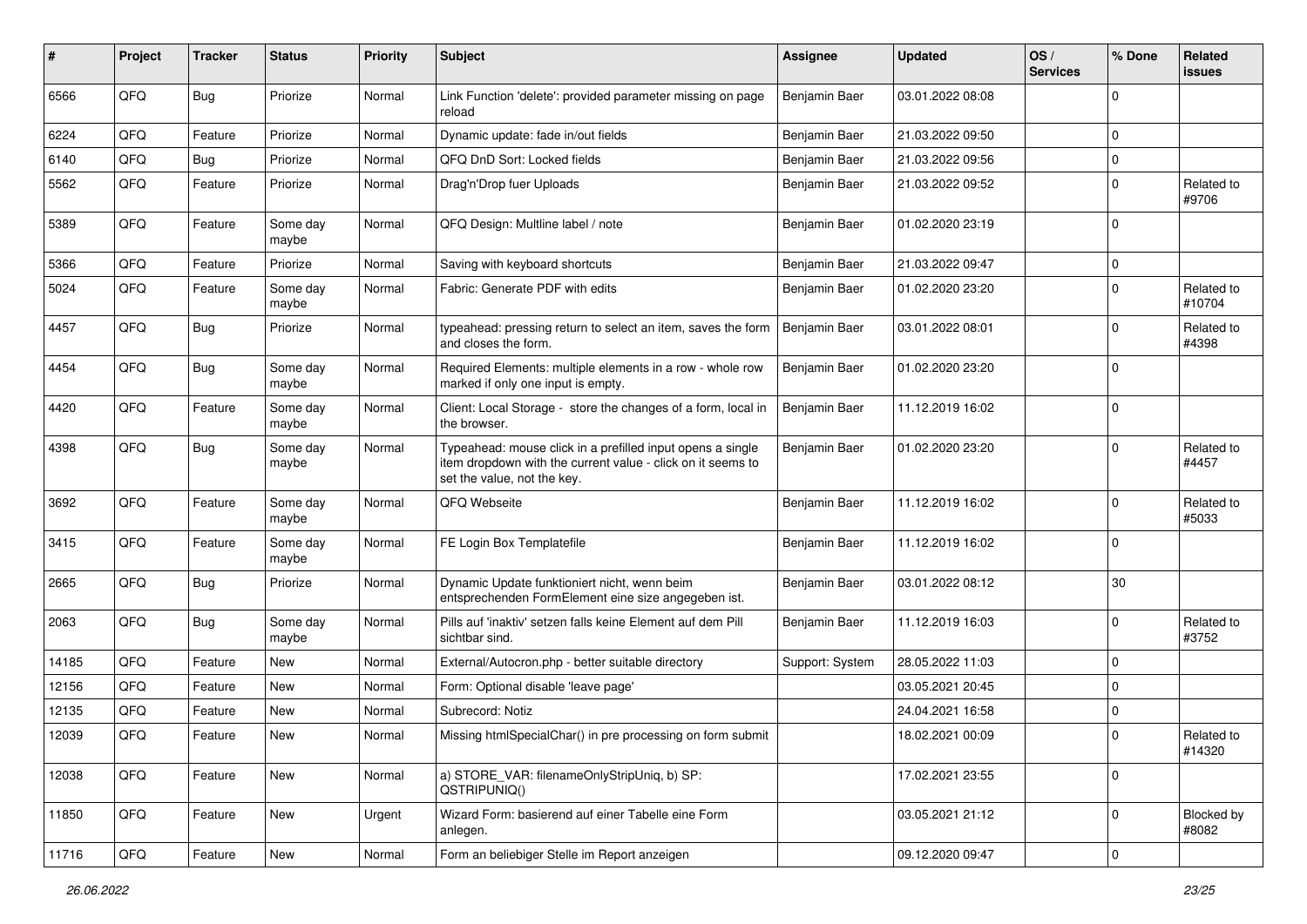| $\vert$ # | Project | <b>Tracker</b> | <b>Status</b>     | <b>Priority</b> | <b>Subject</b>                                                             | <b>Assignee</b> | <b>Updated</b>   | OS/<br><b>Services</b> | % Done      | Related<br><b>issues</b>                    |
|-----------|---------|----------------|-------------------|-----------------|----------------------------------------------------------------------------|-----------------|------------------|------------------------|-------------|---------------------------------------------|
| 11715     | QFQ     | <b>Bug</b>     | <b>New</b>        | Normal          | acceptZeroAsRequired and requiredOffButMark do not<br>coincide             |                 | 08.12.2020 12:13 |                        | $\Omega$    |                                             |
| 11535     | QFQ     | Feature        | <b>New</b>        | Normal          | Ability to create SQL columns in frontend QFQ forms                        |                 | 17.11.2020 12:11 |                        | $\mathbf 0$ |                                             |
| 11534     | QFQ     | Feature        | <b>New</b>        | Normal          | Report: Action on selected rows - Table batchprocessing<br>feature         |                 | 18.11.2020 08:15 |                        | $\Omega$    |                                             |
| 11522     | QFQ     | <b>Bug</b>     | <b>New</b>        | Normal          | Aus/Einblenden von Reitern                                                 |                 | 13.11.2020 14:58 |                        | $\mathbf 0$ |                                             |
| 11195     | QFQ     | <b>Bug</b>     | <b>New</b>        | Low             | Dynamic Update: Note not updated if new text is empty<br>(v20.4)           |                 | 25.09.2020 11:14 |                        | $\Omega$    |                                             |
| 10890     | QFQ     | Bug            | <b>New</b>        | Normal          | AutoCron hangs                                                             |                 | 20.07.2020 13:56 |                        | $\mathbf 0$ |                                             |
| 10874     | QFQ     | Feature        | <b>New</b>        | Normal          | Erstellen eines Foreign Keys in der Tabelle "FormElement"                  |                 | 13.07.2020 10:11 |                        | $\Omega$    |                                             |
| 10766     | QFQ     | <b>Bug</b>     | New               | High            | Radiobutton / parameter.buttonClass=btn-default: dynamic<br>update         |                 | 03.05.2021 21:12 |                        | 0           | Related to<br>#11237                        |
| 10763     | QFQ     | Feature        | <b>New</b>        | Normal          | form accessed and submitted despite logout?                                |                 | 16.06.2020 11:43 |                        | $\mathbf 0$ |                                             |
| 10759     | QFQ     | <b>Bug</b>     | New               | Normal          | emptyMeansNull - Feld falsch aktualisiert                                  |                 | 12.11.2020 23:45 |                        | 0           |                                             |
| 10738     | QFQ     | Feature        | Some day<br>maybe | Normal          | CORS headers for external API requests                                     |                 | 10.06.2020 14:00 |                        | $\Omega$    |                                             |
| 10384     | QFQ     | Feature        | <b>New</b>        | Normal          | Parameter Exchange QFQ Instances                                           |                 | 07.05.2020 09:38 |                        | $\mathbf 0$ |                                             |
| 10345     | QFQ     | Feature        | New               | Normal          | Templates - Patterns QFQ Style                                             |                 | 03.05.2021 21:01 |                        | $\Omega$    | Related to<br>#10713                        |
| 10324     | QFQ     | Bug            | <b>New</b>        | Normal          | Excel Export mit Template funktioniert nur, wenn Template<br>vor uid kommt |                 | 30.03.2020 11:20 |                        | $\Omega$    | Related to<br>#10257                        |
| 10114     | QFQ     | Feature        | New               | High            | Symbol (Link): 'G:' (Glyphicon) replaced by 'i:' (icon)                    |                 | 07.12.2021 17:19 |                        | $\Omega$    | Related to<br>#3797,<br>Related to<br>#4194 |
| 9855      | QFQ     | Bug            | <b>New</b>        | Normal          | <b>Required Check</b>                                                      |                 | 01.02.2020 15:56 |                        | $\Omega$    |                                             |
| 9853      | QFQ     | Feature        | New               | Normal          | Check das SQL / QFQ / Mail Logfile geschrieben wird                        |                 | 09.01.2020 11:15 |                        | $\mathbf 0$ |                                             |
| 9126      | QFQ     | <b>Bug</b>     | Some day<br>maybe | Normal          | hidden Form elements are present in page source                            |                 | 02.01.2021 18:41 |                        | $\mathbf 0$ |                                             |
| 9024      | QFQ     | <b>Bug</b>     | Some day<br>maybe | Normal          | QFQ Einarbeitung                                                           |                 | 01.02.2020 15:56 |                        | $\Omega$    |                                             |
| 9020      | QFQ     | <b>Bug</b>     | Some day<br>maybe | Normal          | radio mit buttonClass und dynamicUpdate lassen sich nicht<br>kombinieren   |                 | 11.12.2019 16:01 |                        | $\Omega$    |                                             |
| 8056      | QFQ     | Feature        | Some day<br>maybe | Normal          | Termin Organisation (Reservation)                                          |                 | 01.02.2020 23:19 |                        | $\Omega$    | Related to<br>#8658                         |
| 7921      | QFQ     | Feature        | Some day<br>maybe | Normal          | Rest API Export: URL kuerzer machen                                        |                 | 01.02.2020 23:19 |                        | $\Omega$    |                                             |